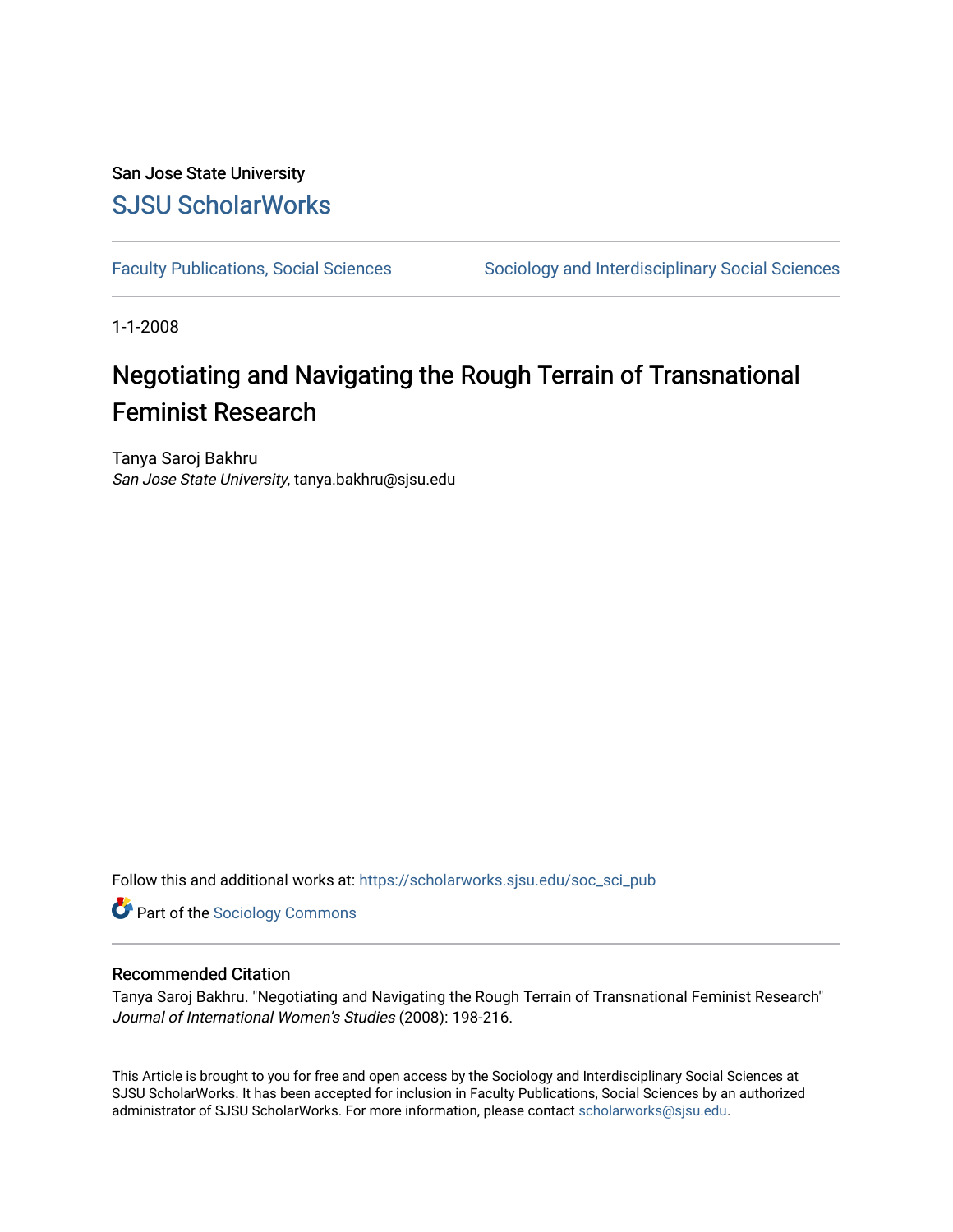# **Negotiating and Navigating the Rough Terrain of Transnational Feminist Research**

By Tanya Bahkru<sup>1</sup>

#### **Abstract**

This article examines aspects of feminist methodology pertinent to carrying out transnational research within an era of globalization. I explore the use of self-reflexivity, engagement with conceptualizations of insider/outsider, and the employment of feminist critiques of notions of objectivity within the research process as feminist methodological tools relevant to transnational feminist research. I argue that in an age of globalization, such methodological frameworks and tools are necessary in research committed to feminist contestations of globalization in that the nature of transnational research sustains an ever dynamic and shifting landscape of personal, political, and geographical relationships. This article draws upon my experiences carrying out transnational research in Ireland and the United States for my PhD dissertation between 2003 and 2007.

*Keywords:* transnational research, transnational feminism, feminist methodology

#### **Introduction**

Pursuing feminist research transnationally is rife with subtle and complex contradictions that play out in terms of shifting notions of identity and power dynamics between researcher and researched. Indeed, one of feminism's greatest contributions to the academy has been its serious critique of research methods and methodology. Feminist challenges to mainstream paradigms and discourses have contributed a significant critical voice to our understandings of the role of research, its formation, and its implementation. Changes have occurred on many levels including the theorization, conceptualization, and dissemination of knowledge and have influenced the ways in which knowledge is constituted and embodied (DeVault, 1999; Byrne and Lentin, 2000). In this article I will discuss several significant aspects of feminist methodology pertinent to carrying out transnational research within an era of globalization based on my own research experience.

Kum-Kum Bhavnani, in her work *Interconnections and Configurations: Toward a Global Feminist Ethnography,* asks if, "feminism can ever be more than a critique" (2007, p. 639). She argues that feminist research, and ethnographies in particular, focus attention on axes of inequality as "contours of difference" and present the opportunity to locate where "continuities and discontinuities in women's lives might speak to each other" (2007, p. 640). It is with such an intention that my own research project was conceived. Transnational feminist research methodology is in the making and reflected in it I found my own desire to be apart of an international movement for justice. The nature of globalization informs transnational feminist research and offers a chance to observe

 supervision of Ailbhe Smyth. In fall 2008 Tanya joined the faculty of the Social Science Department and <sup>1</sup> Tanya Bakhru received her PhD in Women's Studies from University College Dublin in Ireland under the Women's Studies Program at San Jose State University as an assistant professor. Contact info: Dr. Tanya Bakhru, Assistant Professor Department of Social Science; Women's Studies Program San Jose State University One Washington Square San Jose, Ca. 95192-0121. tanya.bakhru@sjsu.edu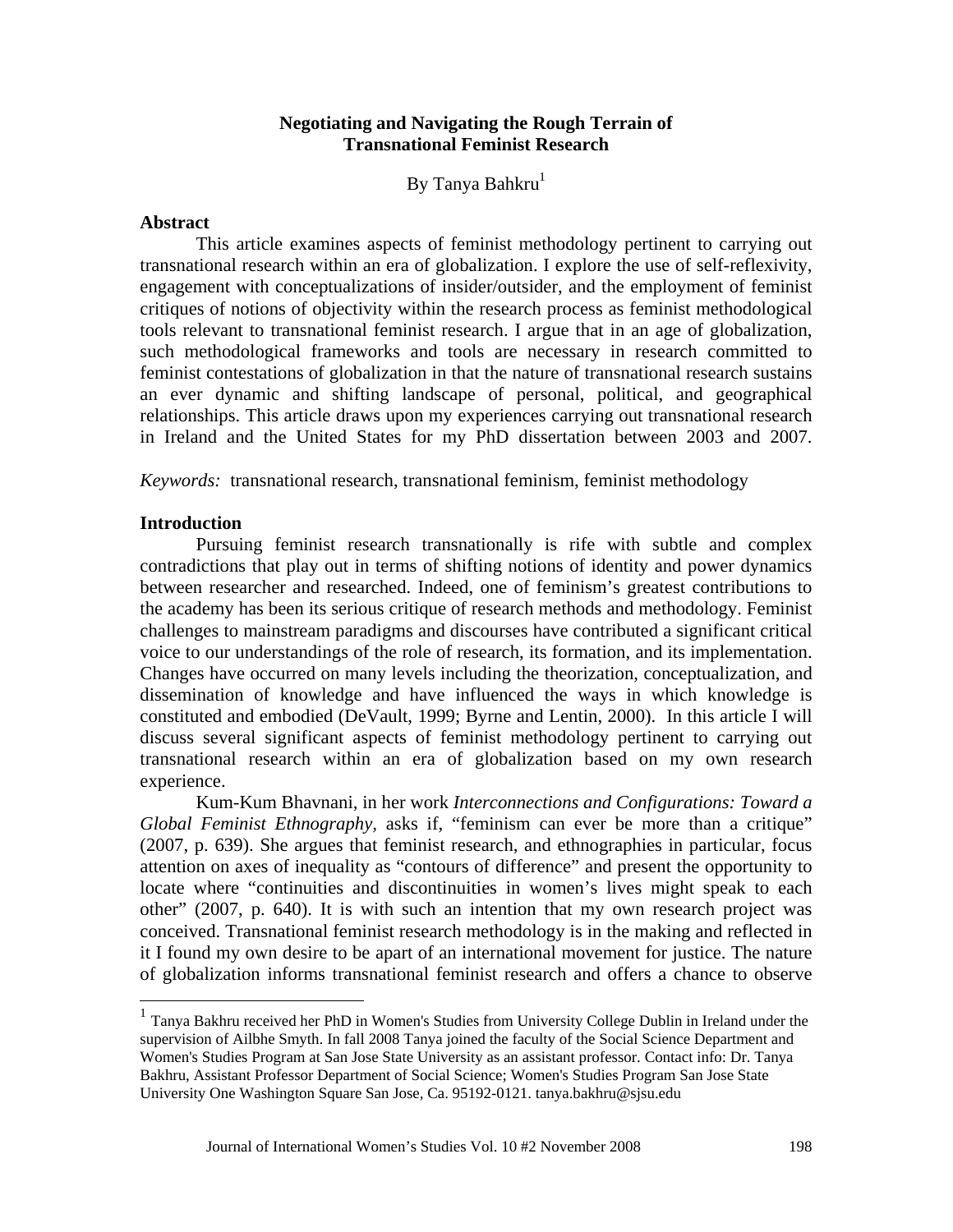and engage in multi-sited, shifting, and often contradictory relationships with the researcher's geographical environment, research participants, and with one's own identity throughout the course of the research project. Transnational feminist research acknowledges the simultaneously constituting relationships between the local and global, employs tools of constant contextualization and historicization, and challenges hegemonic views of global capitalism (Mies, 2007; Bhavnani, 2007). As Kim (2007) states,

"...feminist research from 'trans' perspectives focuses on making linkages across social relations and places on multiple scales... They shift the analytical focus away from issues of representation, reflexivity, and positionality embedded in texts and move toward comparing localizing places and relations that are simultaneously affected by the same global processes" (p. 115)

In this way, through the use of self-reflexivity within the research process as a feminist methodological tool, exploring notions of insider/outsider, and engaging in feminist critiques of notions of objectivity, employing a transnational feminist framework to my endeavors solidified my commitment as feminist researcher to not only social analysis, but also to contribute to social transformation. In this article, I argue that in an age of globalization, such methodological frameworks and tools are necessary in carrying out research committed to feminist contestations of globalization in that the nature of transnational research sustains an ever dynamic and shifting landscape of personal, political, and geographical relationships.

### **Method**

Recently I completed my PhD dissertation project entitled "Globalization and Reproductive Health: A Cross-Cultural Study" at University College Dublin, in Ireland. The study took place between 2003 and 2007 in both Ireland and the United States. My research project sought to first, examine how NGO project administrators negotiate cultural and economic discrepancies between external international influences (such as umbrella organizations or international agreements) on their NGO and their own local project beneficiaries; and second, to make connections between the culturally specific circumstances of NGOs located in different countries and the ways in which notions of choice and autonomy are constructed with regard to reproductive health within a globalized context. While these two research goals were the focal points of my overall research, I had a deeper motivation to make a connection visible between the ways in which economic, cultural, and political relationships between globalization and reproductive health NGOs were developed, and how these connections strengthen transnational feminist networking in the field of women's reproductive health and rights.

Initially, I conceived this research project as spanning three countries, India, Ireland, and the United States. My interest in India and the United States stemmed from my biracial heritage. My mother was born a Jew in the United States and my father was an Indian immigrant to the United States. The cultural and material differences that my parents faced throughout their lives, stemming from their upbringing in two very distinct parts of the world, has informed my own awareness and understanding of family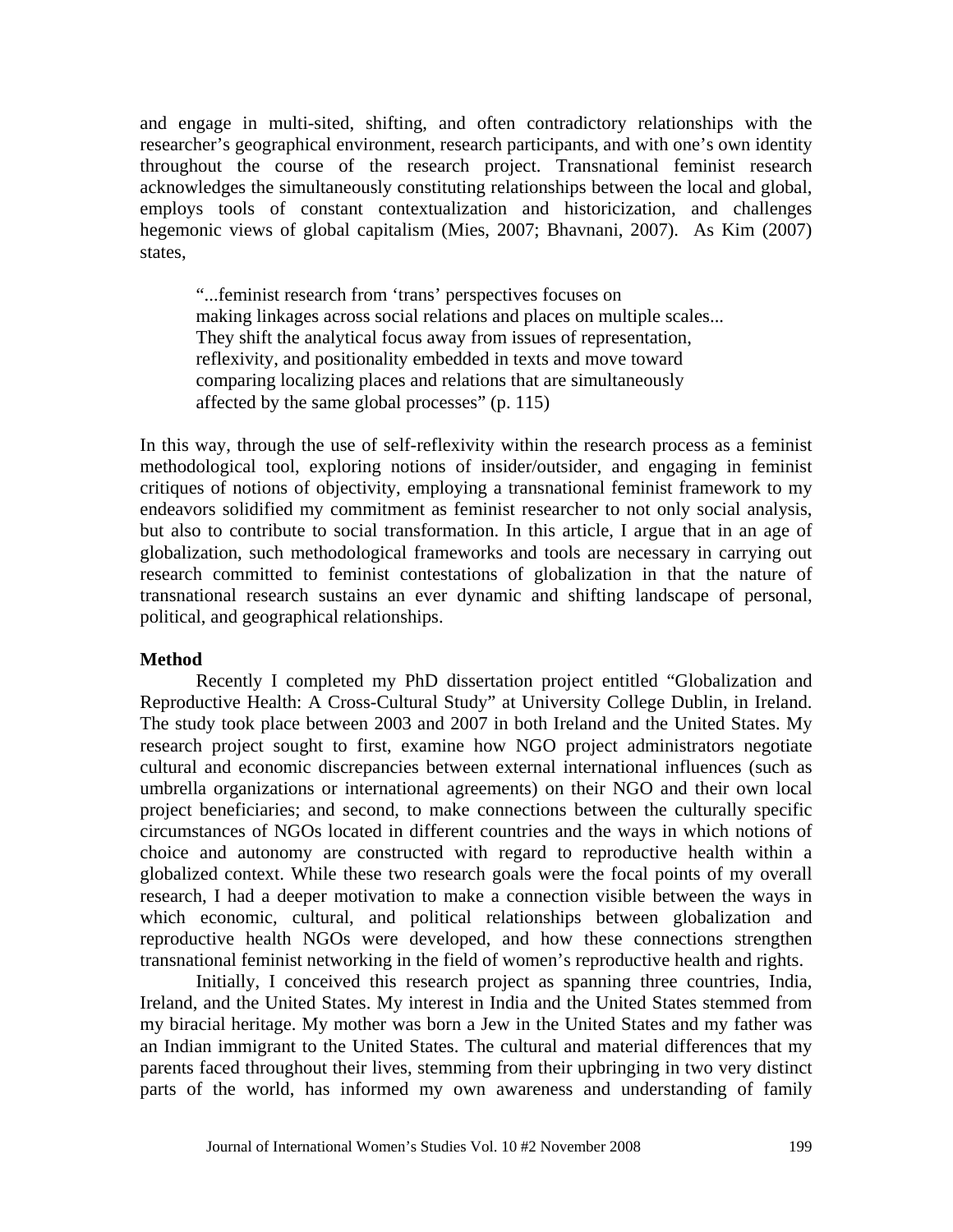relations, power dynamics between men and women, poverty, notions of immodesty with regard to the body, and responsibility to one's community. These are all topics which could be placed in a larger global context to generate a unique and specific standpoint from which to examine reproductive health issues in both India and the U.S. In addition, the economic disparities between India and the United States provoked me to look at the gaps in wealth and standard of living between and within nations, how those disparities affect women in particular, and the desire for control they may have over their own reproductive lives? However, due to methodological and material limitations I decided eventually to omit the India case study from the final research project, which I will discuss later in this article. In turning to Ireland, my interest in the country grew out of my fascination with the dramatic ways in which Ireland has changed economically and culturally in a relatively short amount of time due to globalization. Much like my inquiries regarding India and the United States, I was compelled to ask in what ways such a transformation has changed the landscape of the regulation of women's reproductive health. Furthermore, I wanted to explore the possibility of comparing or contrasting the culturally specific circumstances of reproductive health for women in Ireland and the United States, given that we live in a globalized age where transnational cultural, political, and economic transfers occur on a regular basis. Ultimately, the final project consisted of case studies with two organizations, The Irish Family Planning Association and Planned Parenthood of San Diego and Riverside Counties.

In terms of method, my research study employed a mixture of tools. Specifically, I used a case study approach to examining these NGOs, as well as key elements of ethnography such as participant observation and qualitative interviewing. Those methods used in the research were not in themselves feminist, but rather classic ethnographic and sociological tools. However, such tools were reshaped and inflected by feminist perspectives. In maintaining a commitment to feminist contestation of globalization, an important dimension of my research was to make links between epistemologies and politics, knowledge and power. With this conviction, I aimed to ask research questions that provided a new way of understanding how women's reproductive lives in Ireland and the United States were affected by processes of globalization. In the context of my research I came to understand processes of globalization as those mechanisms which emerge from

…the closer integration of the countries and peoples of the world, which has been brought about by the enormous reduction of costs of transportation and communication, and the breaking down of artificial barriers to the flows of goods, services, capital, knowledge, and (to a lesser extent) people across borders (Stiglitz, 2002, p. 9).

My research with women's reproductive health NGOs in San Diego and Dublin showed such processes materializing in several specific ways. These included the crossing of borders in terms of goods, services, people, and ideology; negotiating and reflecting on the power dynamics implicit in transnational positionings by individuals within the organizations as well as the organizations overall; and the construction of notions of "choice" within global capitalist frameworks.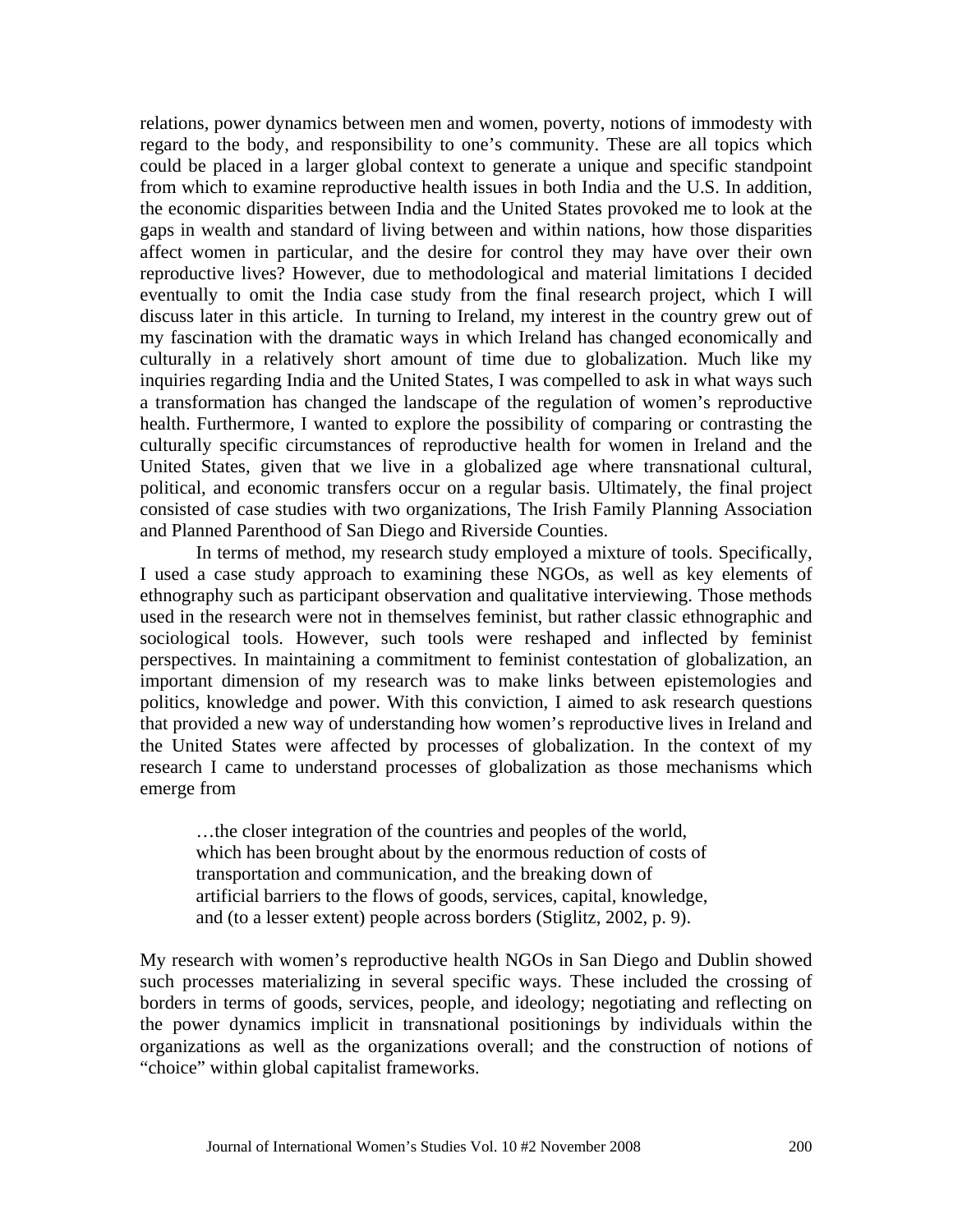As I conducted two small-sized case studies, I was carrying out multi-sited research and attempting to create a situation where by the research project in each location was designed around connections with each other that would help to define and illustrate the focal points of the study (Marcus, 1995, p. 105). While the focus of each case study was a reproductive health-focused NGO, one in Ireland and one in the United States, each case study held the potential to stand alone in terms of the extent of detailed information and analysis as the same time. Ultimately, I tried to maintain the integrity of each case study and NGO while simultaneously drawing connections from my findings and analysis to a more expansive framework of reproductive health in contemporary globalization.

In commencing a search for organizations voluntarily willing to participate in the study, I relied on connections I had already established based on research done for a previous research project with two NGOs located in the United States, one in Washington DC (Choice USA), and one in San Diego (Planned Parenthood of San Diego and Riverside Counties). In finding an NGO to work with in Ireland however, I was heavily reliant upon contacts provided to me with the Irish Family Planning Association (IFPA). Upon moving to Ireland from California to conduct this research, I had no previous links whatsoever with individuals or organizations in the reproductive health rights field. I also found myself taking longer than expected to adjust to the cultural differences I was experiencing living in a foreign country. In this way, had I not been given initial contacts, I suspect it would have been much more difficult to facilitate a connection to the IFPA or to make my own links with reproductive health based organizations in Dublin.

During the time I spent with each NGO I collected data by means of participant observation including a limited document analysis and conducted semi-structured interviews with NGO project administrators/coordinators, all of which were done on a voluntary basis.

The primary method of data collection for this study was the use of participant observation. Observation took place onsite at the NGO office and project sites. Observation in the study included reading NGO-generated literature, brochures, announcements, documentaries and other written records that communicated the organizations' activities and gave insight into the inner workings of the NGO. In particular, I sought documents produced by each NGO or NGO affiliates during and around the time of this research project. I looked for these documents in archives or libraries (both material and virtual) kept by the organization in addition to those documents that surfaced as part of my daily work. Participation for this study included visiting project sites and attending any meetings and related events sponsored by the organization. I recorded the content of each meeting and day in the field with detailed field notes of the activities.

Observation was used to generate data about members' language, rhetoric, conversations, styles of behavior and group dynamics. Participant observation sees the actions, behaviors, interactions of people as the central ontological perspective (Mason, 2001). Observation allows the researcher access to the context within which participants act, behave and interact in their 'natural' setting or situations (Mason, 2001). By observing NGO employees, I aimed to generate information about the ways in which each NGO negotiated their role as a link between external factors and internal aims as well as the ways in which notions of choice and autonomy for women's reproductive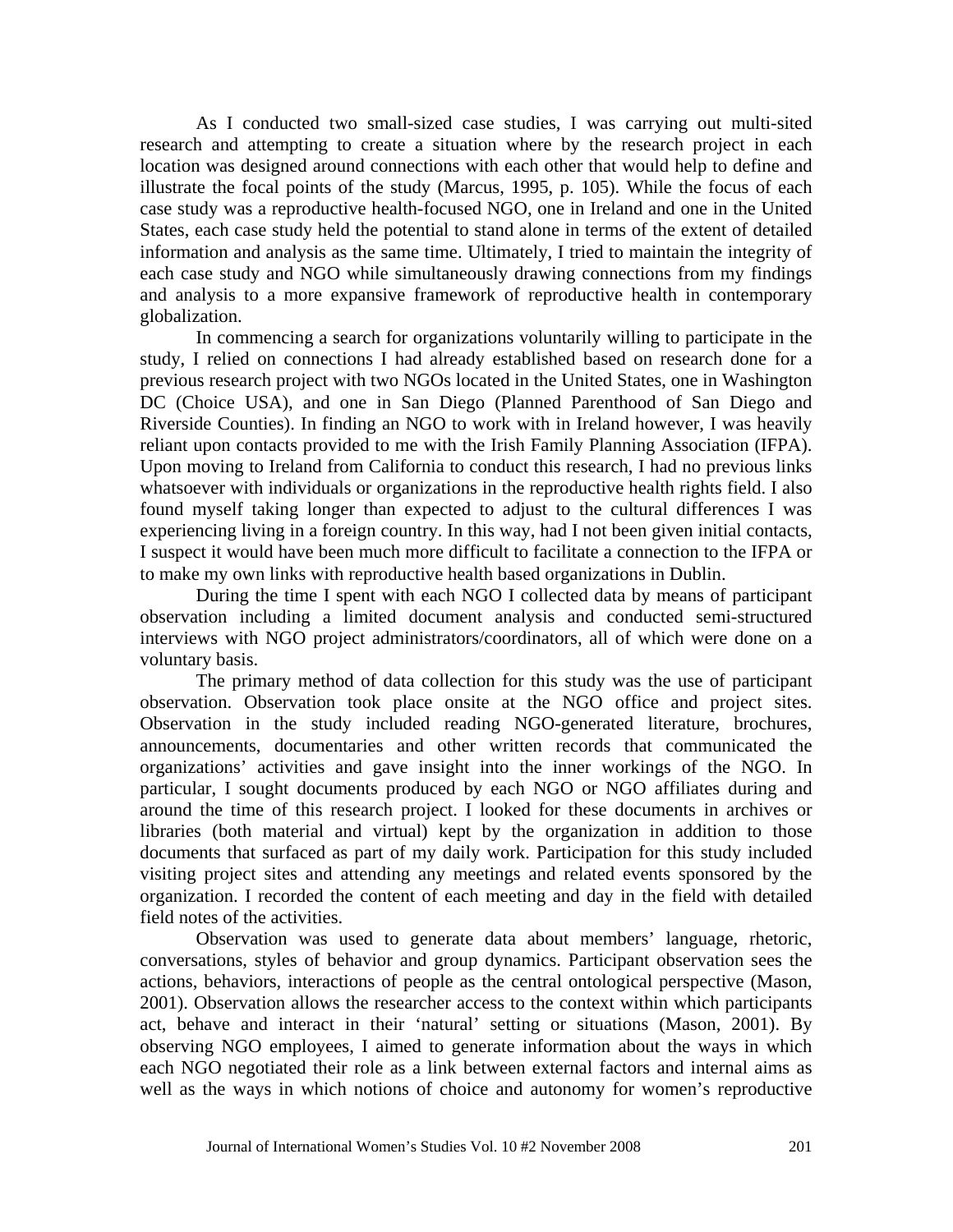health were constructed. An example of this could be seen within the Irish context as immigration patterns in Ireland were changing dramatically due in part to the globalizing of the country and as a result NGO aims internally were shifting to address the needs of a dramatically diversifying constituency. Identifying needs, formulating action plans, and carrying out those plans were part of bridging external factors and internal aims. Simultaneously notions of choice with respect to reproductive health shifted and reworked themselves in direct relation to these factors.

The secondary method of data collection for the dissertation research was the use of semi-structured interviewing. The aim of the interviews was to generate a better and more thorough understanding of the nuances of the inner workings of the NGO, the relationships of NGO project coordinators with outside international influences, the implementation of NGO projects, and the beneficiaries that receive services. Using interviews is an effective method of examining the ways an individual's knowledge, views, understandings, interpretations, experiences, and interactions are significant to the social realities which this study seeks to investigate (Mason, 2001). I generated interview questions aimed at project administrators of both non-governmental organizations, the IFPA and PPSDRC. I felt that the interviewees would have organizational insights from their location working closely within the organizational structure, with outside international influences, and local beneficiaries.

# **Methodology**

Despite what I now believe to be a solid and thorough sense of method embedded in the research, I initially found my research topic residing in uncertain territory, methodologically speaking. As I proceeded with the study, I became hyper-aware of being perceived as part of a hegemonic positioning and negotiating my role as an American academic researcher in relation to the transnational contexts and situations I was studying. My own accessibility to people, places, and resources in Ireland and my initial surprise at my inaccessibility to those same things in India propelled me to acknowledge that my own role in attempting to engage with feminist methodology within this dissertation project ran the risk of being highly problematic given the traditionally colonizing nature of research as well as the colonizing nature of globalization, a keystone linking each of the case studies. In fact, I initially conceived this research project as spanning three countries, India, Ireland, and the United States. However due to methodological and material limitations I decided not to include the India case study in the final research project. As Naples (2003) states,

"…the questions researchers ask are inevitably tied to particular epistemological understandings of how knowledge is generated." (5)

Research, in seeking to produce knowledge, is couched in the epistemological understandings of the researcher and as such is embedded with imbalances of power which can and have been used to perpetuate colonialist practices among disenfranchised individuals and communities at the same time as those communities are the center of examination (Naples, 2003, p. 5) Throughout the research process I consistently asked myself, in what material ways am I benefiting from this research in relation to others involved in this process? How is the power I have at various levels within this process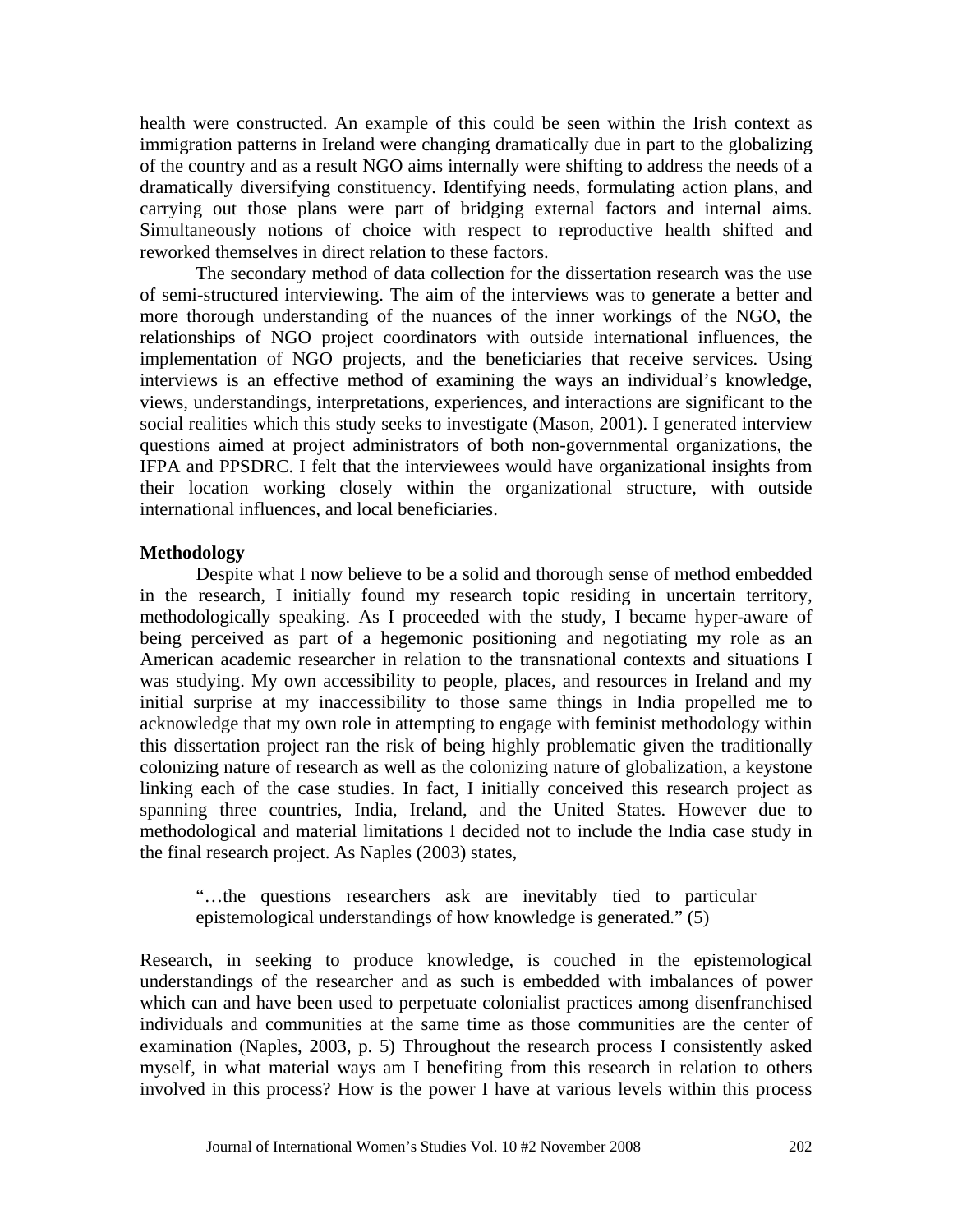Is this research part of a social movement working against oppression and exploitation? fluctuating over time? Am I remaining committed to an agenda of social transformation? Mies (2007) points out feminist research grew out of activism and social movements for change. She argues that as feminist researchers maintain an investment in seeing themselves as part of an international movement, create new learning processes from below and within, and explicitly acknowledge the connections between seemingly disparate oppressive systems a global perspective of liberation for feminist research can exist (667).

With these thoughts in might, for the remainder of this paper I would like to take a closer look at the circumstances which compelled me to withhold the India case study from the final project as well as aspects of my own identity that came to play a role in my work in Dublin and San Diego. I will examine the role of self-reflexivity in my own feminist research process, and the notion of insider/outsider in relation to my own specific social location as both cultural insider and cultural outsider in terms of my identity as a researcher, Jewish American, and half-Indian second generation. Here I use self-reflexivity to indicate my own engagement with reflective practices such as acknowledging my own participation in the research as active, deliberate, situated and contextual as well as seeking to understand how such a role shapes the research process. Employing reflective strategies was of significance to me in carrying out transnational feminist research within a context of globalization specifically by acknowledging context, history, and mutually constituting relationships while exploring women's similar experiences in different spaces. In this way, self-reflexivity was significant as I observed that *lack* of transparency or reflexivity were some of the most exploitative aspects of globalization. Furthermore, issues of identity and insider/outsider status which arose from self-reflexive practice contributed to my decision to omit the India section of the research, and had an impact on my U.S. and Ireland-based work. I will conclude with a brief reflection on the constitution of knowledge relative to my own research process. I believe these topics represent a range of issues concerning the negotiation of difference (i.e. gender, race, nationality, sexuality, age, etc.) which are pertinent in feminist research and the construction of knowledge within a framework of transnational feminist methodology.

# **Self-Reflexivity**

By introducing and implementing ideas of self-reflexivity, feminist research has challenged mainstream social and scientific practice by exposing bias in research design and topic choice, exposing the overall exclusion of women within social scientific research and flaws in understandings of objectivity. Going beyond the purpose of research in and of itself, feminists have encouraged women to engage and become active through research and education.

Reinharz (1992) emphasizes the importance of reflexivity in the research process, stating that reflexivity on the part of feminist ethnographers and participant observation research suggests that the researcher will not always be able to control her experience and relationships in the field (see also Mason, 2001, and Ramazanoglu and Holland, 2002). This idea of integrated learning and dialectical knowledge production contradicts the mainstream assumption that the researcher can control her stance or be placed outside the circumstances of the situation she is observing. Furthermore, as Nancy Naples (2003)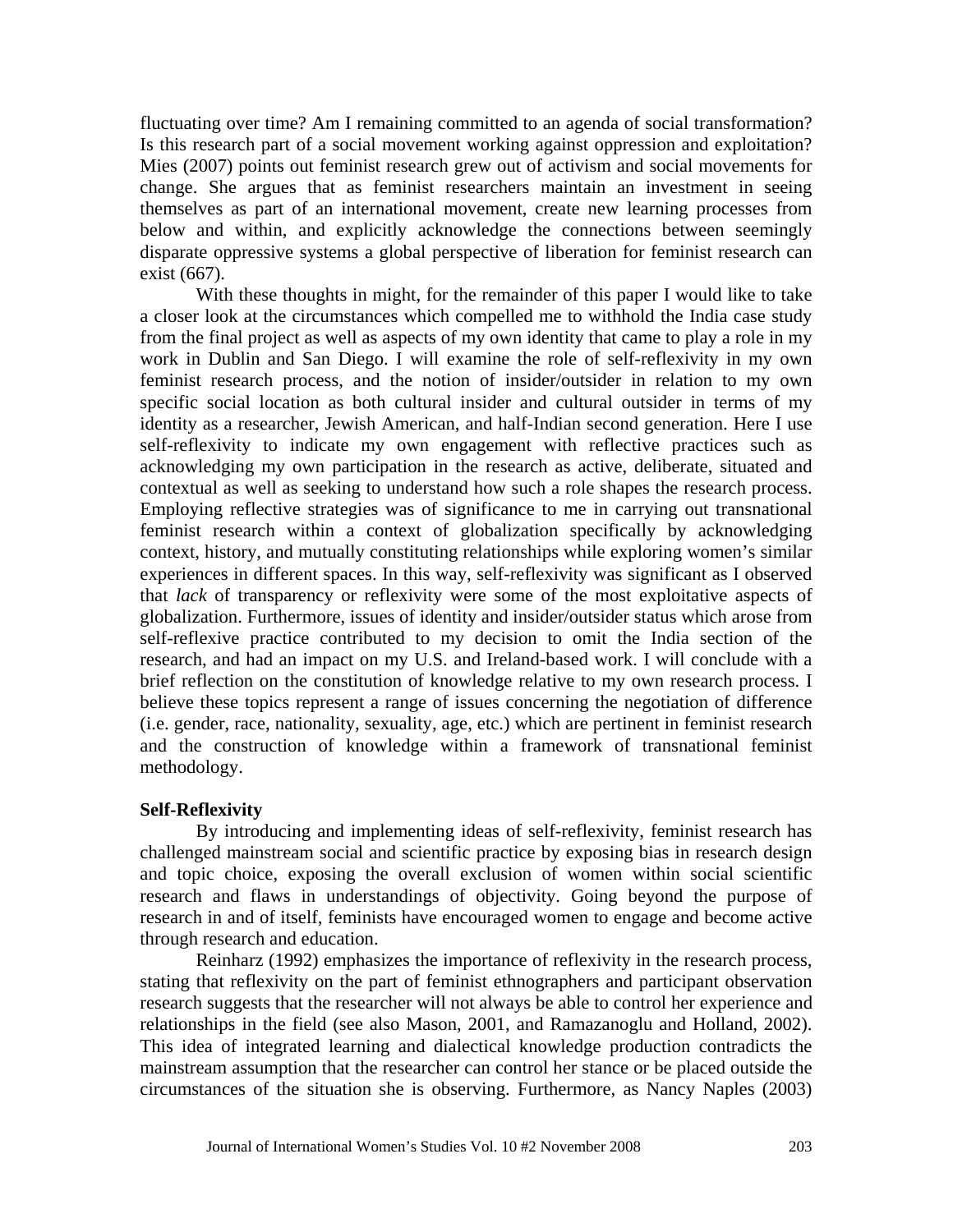argues, the practice of self-reflexivity has been greatly informed by third world and postcolonialist feminist theorists who "argue for self reflexive understandings of the epistemological investments that shape the politics of method" (p. 41). In other words, coming from a feminist perspective requires the acknowledgment of power dynamics and an assessment of gains and losses for those individuals participating in throughout the research process. Specifically within context of my research on globalization and reproductive health, I have been influenced by the aim of those feminists who seek an approach to understanding globalization that "makes transparent opaque relations of power endemic to globalization" (Adams, 2002, p. 3). Ultimately, this means challenging the assumption of neutrality, recognizing that research is a political process, and therefore moving towards a demystification of the process all together.

Gatenby and Humphries (2000) add to this discussion by stating that, "Researchers are not separate, neutral academics theorizing about others, but coresearchers or collaborators with people working towards social equality" (p. 90). It was part of my feminist research process to identify and work though power differentials between participants and researchers as well as participants amongst themselves. Power differentials are in fact, always part of the dynamics of research. Coming from a feminist perspective requires the acknowledgment of power dynamics and the rethinking of the validity of research as process and knowledge creator (Gatenby and Humphries, 2000, p. 90).

Engaging in self-reflexivity also requires researchers to acknowledge that there may be variation in their levels of commitment and participation to a research project for a variety of reasons. We must ask ourselves also, how we can measure the consistency and level of commitment a researcher has on a day to day basis over the course of the research? Is it useful, or should it be expected, to take into account what is going on in the life of the researcher (emotionally, personally, financially, etc.) and interrogate how these elements may affect the research project design and implementation, and the extent to which these issues are relevant within a framework of self-reflexivity in research?

Cope (2002) proposes that self-reflexivity includes expanding our view to include all forms and intersections of oppression occurring in the subject and circumstance of our research that are socially and spatially constructed (p.55). This provokes researchers to ask questions differently, reevaluate our data collection process, rethink the ways in which we interpret data and produce "results," and "demands that we represent our research in ways that are sensitive to all the multifarious forms of oppression that influence the processes, people, and events we study…" (Cope, 2002, p. 55). I have found comfort in this idea. I find that Cope's argument resonated with my own sense of accountability in that moment and historically to the people, situations, and events that contextualized the research experience. Cope's argument encapsulates the ways in which I have reformed my own notions and presumptions of globalization and women's reproductive health throughout this research process, including the carrying out of the U.S. and Irish case studies as well as the omission of the India case study. By asking myself key questions such as, what counts as worthy of academic inquiry; in what ways do I have authority to assess the situations I will engage with during research; and who will gain from this research project, I felt that I was able to hold myself more accountable to a feminist research agenda of contributing to social change and minimize reinforcing exploitative research practices. The mere process of engaging with these questions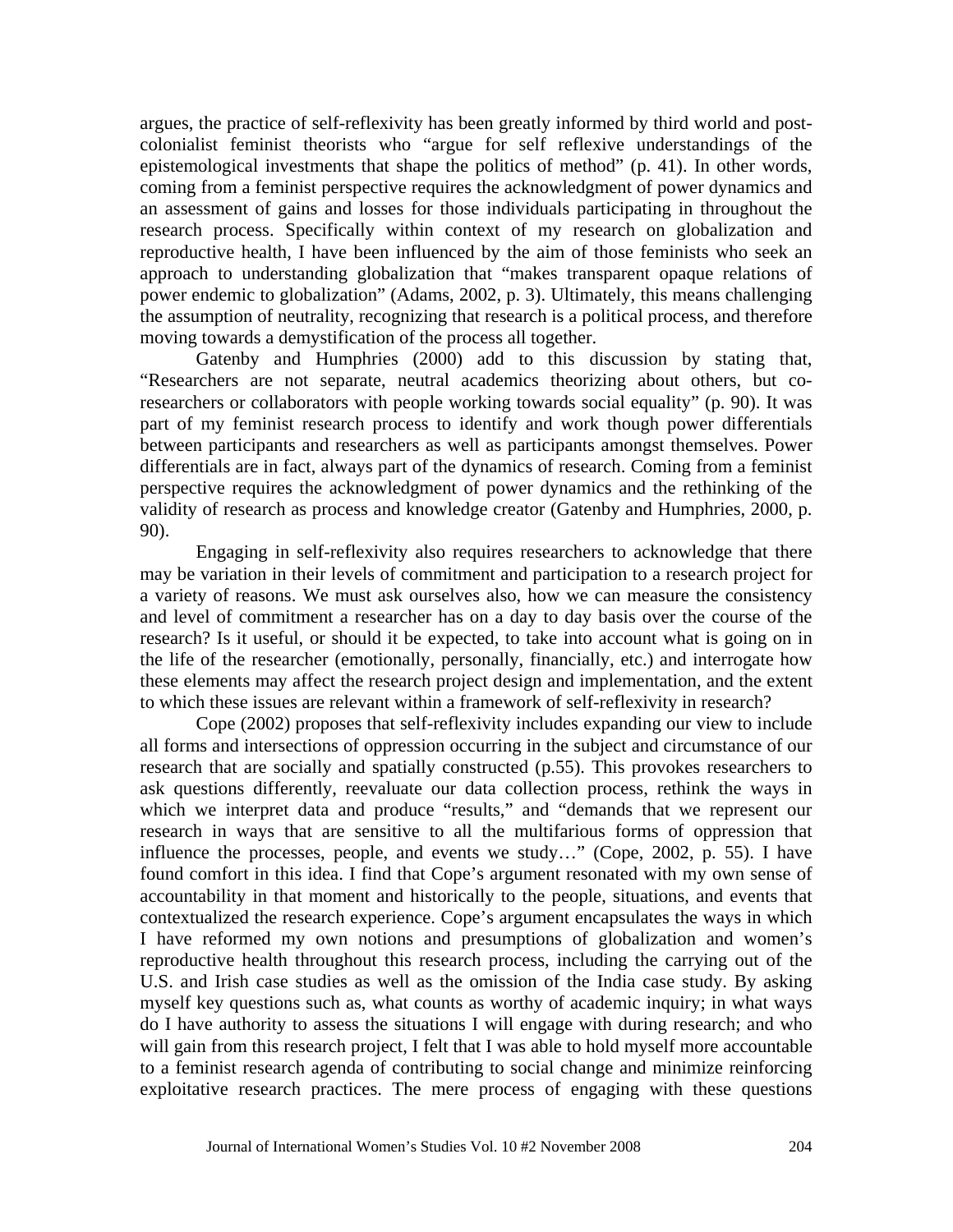allowed me to acknowledge my own contextual positionality as an individual participating in globalization and attempting to carry out transnational research.

The topic of research for my Master's degree examined the ways in which globalization had impacted reproductive health NGOs in India. With that in mind, and because I had worked in India before on a closely related topic and had grown up half Indian in a mixed race household, I felt I would be well equipped emotionally and intellectually to easily engage in a placement with an Indian NGO. Although I had originally conducted field work in Mumbai with an NGO called Committed Communities Development Trust, when time came to reestablish connections in the hope of finding an NGO with whom to do field work with for my current research, I was left with no fruitbearing prospects. I had exhausted the avenues available to me through this previous experience as well as other resources and contacts that I had acquired through networking at conferences and relations with other academics in related fields.

At first this was a very difficult and frustrating process requiring a lot of determination and diligence. Knowing from past experience that NGOs in India frequently work under circumstances of power outages and limited technological resources, I patiently waited for emails to be returned, faxes to go through and phones to be answered as I pursued the possibility of taking a placement in either New Delhi or Mumbai with an NGO there. However, after months of unproductive efforts, I began to reflect, as described in an excerpt from my field journal below, on my epistemological assumptions about the status of feminist organizing around reproductive health rights in India and why my attempts to connect with an organization were not working.

About ten days ago I made at least a dozen phone calls to several different NGOs both in New Delhi and Mumbai. A couple of times my call didn't go through. A few times it sounded like I was getting a fax machine. And a few times I spoke to someone who either told me to call back or took a message. I still haven't had any responses from those messages left or from the emails I sent out two weeks ago. I'm starting to feel really frustrated and I'm not sure what I should do next. I may have to cut this case study if I don't get any promising results. One response that I did get from a Planned Parenthood affiliated NGO in New Delhi told me that they require a one year minimum commitment. And I don't have the resources to commit one year for just this part of the project. On the other hand, how would I really be able to understand the India context without living there for at least a year? I'm only now starting to feel mildly comfortable with my work here in Dublin and I think living in New Delhi for a year would be a much greater adjustment (Bakhru, Field Journal, November 9, 2004).

I began to realize that my knowledge and previous experience, including my own racial identity, would clearly not be enough to initiate an evaluation of the status of reproductive health care in India. In any event, perhaps the reason I was getting little response from NGOs in India was due in part to power differentials embedded in my role as an American researcher. After all, having lived in Dublin for nearly two years I was only just then starting to understand the landscape of the research I was doing for the Irish case study.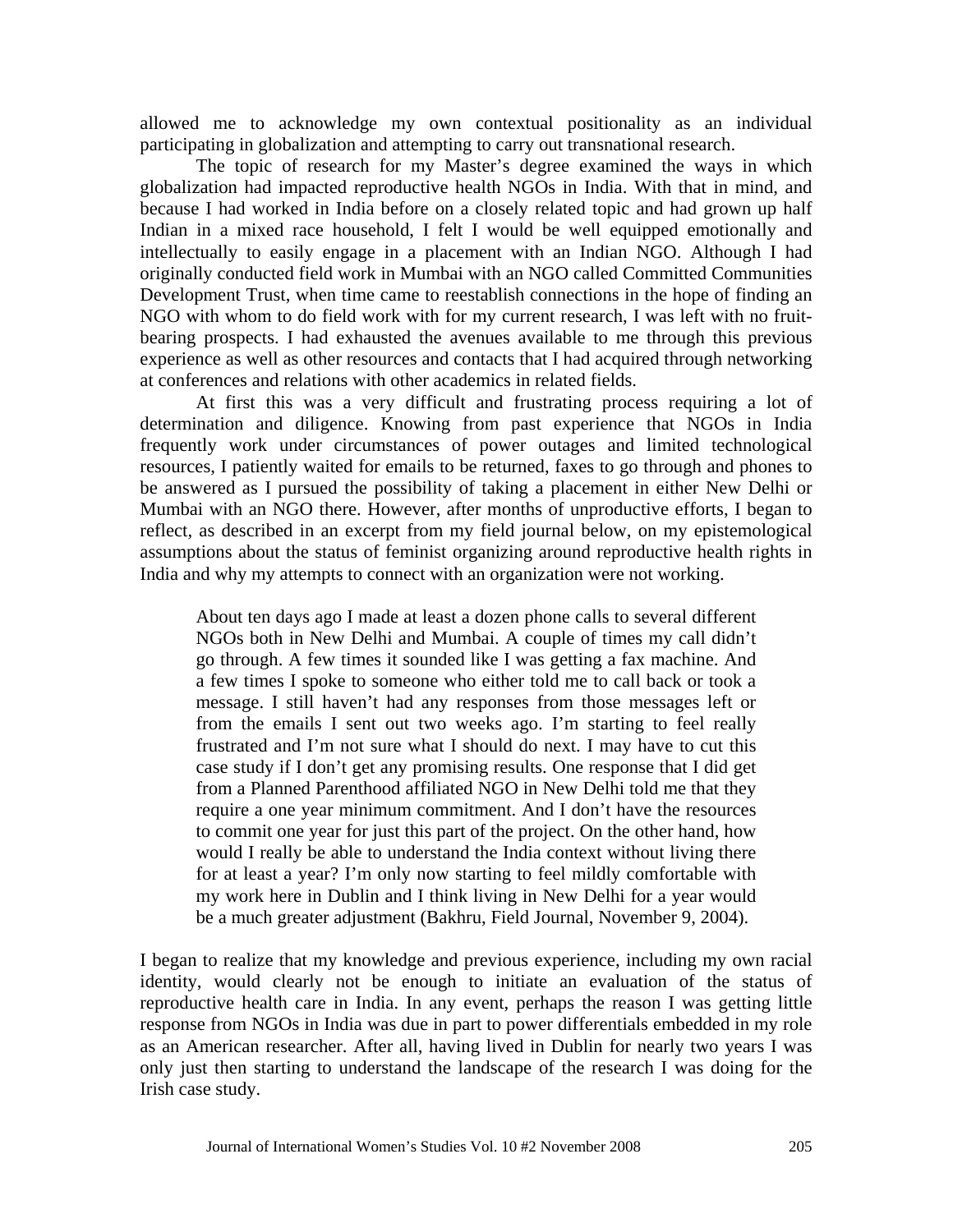The fluctuation I experienced in my own identity as a bi-racial American studying in Ireland and attempting to conduct research in multiple locations was an aspect of the research process which influenced my expectations and limitations over time and created an impetus to utilize tools of self-reflexivity. The time I spent doing research provided that various aspects of my own identity come to the fore that were different in Dublin, San Diego, or in my pursuit of doing field work in India (Wolf, 1996, p. 11). Furthermore, as I began to travel more frequently between Ireland and the United States, such fluctuations identity became underscored.

For example, while researching in Dublin my national identity as American stood out far more than any racialized identity I felt. While working with NGO administrators as an intern with the IFPA, attending conferences or academic events with colleagues, in social situations, or while engaging in mundane daily tasks like buying groceries in a shop or riding in a taxi, I was consistently introduced as or referenced as "the American student," "doing work with us from America," or "in Dublin over from America." In an entry from my field journal about ten months into the research process, I wrote the following:

This afternoon my supervisor and I had a short meeting, about 30 minutes, to check in on my work and experience with the IFPA. We met in her office on the top floor of the building overlooking the back end of Trinity College and the DART [Dublin Area Rapid Transit] station. During that meeting, she informed me that there is another American expected in the week of June 15 to do some work for the IFPA and some of the work we have been doing will be shifted around. Her mention of "another American" really underscored that my identity as American is really at the forefront of my interactions, something that I have been noticing more and more since I got to Dublin, UCD, and the IFPA respectively. When my internship supervisor said "another American" I wondered who is this other American and is her American-ness the same as mine? Our national identities became our defining feature. So often I find myself being introduced as "the American" whether it is social situations with friends I have made here or at lectures or a conference that I went to with my academic advisor or other colleagues from UCD (University College Dublin). Even taxi drivers seem to make conversation with me based on their related experiences with America(ns). In many ways this seems very strange to me in that I don't usually think of myself as American. In addition, those aspects of my identity that I usually define myself by, such as my mixed race or sexual orientation, are totally overshadowed in these contexts. This experience, although it was only a minute or two long has made a deep impression on me. I realize I have not yet spent time reflecting on what "being an American" means both within the context of living among other Americans in the United States or now living in Dublin while studying globalization, many of the aspects of which made it possible for me to be here and informed the research questions I am asking in the first place. What do individuals here see when they see me as American (Bakhru, Field Journal, June 2, 2004)?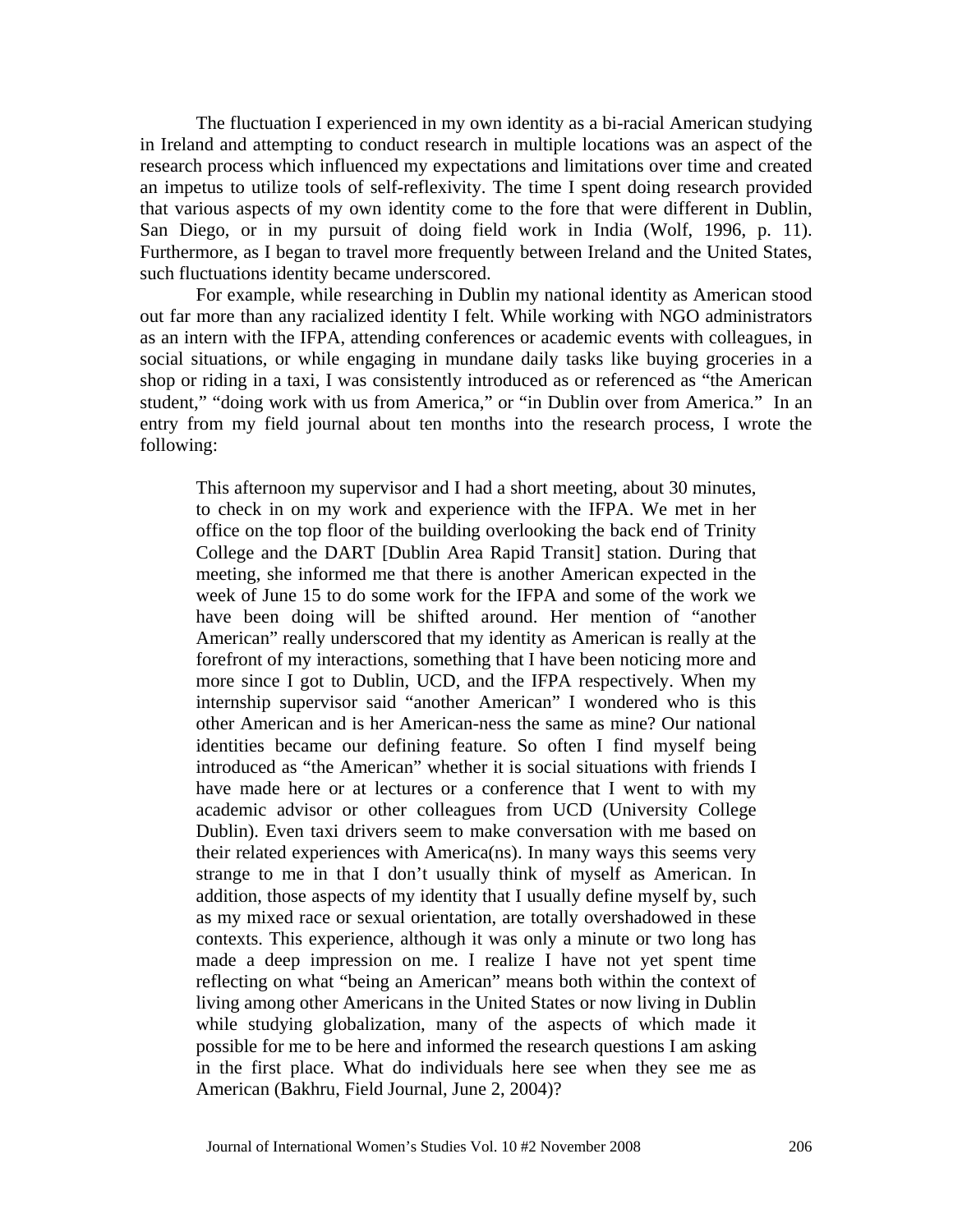In relation to the kind of experience the above excerpt describes Visweswaran (1994) states,

Certainly the question, 'Where are you from?' is never an innocent one. Yet not all subjects have equal difficulty in replying. To pose a question or origin to particular subjects is to subtly pose a question of return, to challenge not only temporally, by geographically, one's place in the present. For someone who is neither fully Indian nor wholly American, it is a question that provokes failure of confidence, the fear of never replying adequately (p. 115).

As I continued on in carrying out research in changing geographic locations I found the instability Visweswaran describes to be prevalent. As I became more comfortable living in Dublin, as I began to carry out the San Diego portion of the research project, and as my own perception of myself at a personal level changed over the course of time I felt my own place in each context carry a tapestry of meaning.

# **Insider/Outsider**

These reflections led me to consider another vital aspect of feminist methodology, particularly salient in transnational research, that of the notion of insider/outsider. Feminist debates surrounding the notion of insider/outsider tend to revolve around whether it is better to conduct fieldwork as an "insider" or "outsider" to the community. Consequently, researchers are forced to re-examine assumptions about how knowledge is constituted both in terms of "indigenous" knowledge, and how researchers negotiate their position to become more sensitive to the views of those they are researching (Naples, 2003, p. 49). However, such bipolarity between insider and outsider has the potential to mask "power differentials and experiential differentials between the researcher and researched" (Naples, 2003, p. 49). For the purposes of my research, a dichotomous approach to understanding the relationship between insider and outsider was not appropriate in that I was, in varying instances, simultaneously both insider and outsider in relation to my research subject. Furthermore, my own sense of insider-ness or outsiderness changed significantly over time. An experience towards the end of my time in Dublin underscored this idea. I wrote in my field journal,

Today began a Tuesday like any other Tuesday I had in Dublin since I moved here two years ago. The sky was a gloomy gray and when I woke up this morning I was reminded that I could not count on blue skies and the warm sun shining today, as I would were I at home in California. I should probably know better by now, but I still can't seem to get over the weather here. I went about the usual business of my day, looking forward to a 3:00 p.m. press conference to launch the Irish Family Planning Association's new campaign, Safe and Legal in Ireland, promoting safe and legal abortion in Ireland and lifting the present ban. The IFPA chairperson, CEO, and official campaign spokesperson were present along with various members of the community, press, and other relevant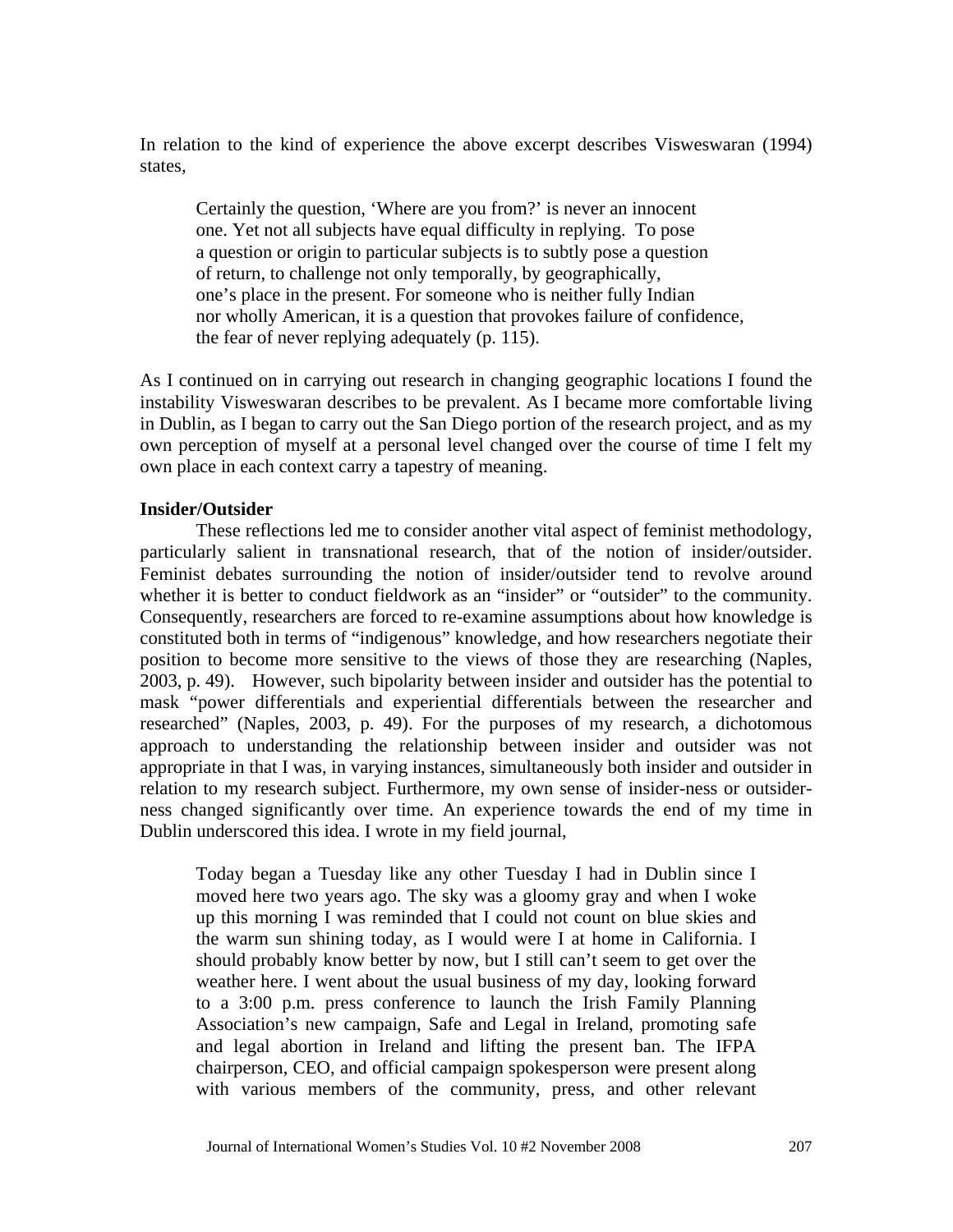organizations in Dublin. About ten or fifteen minutes into the press conference ten protestors tried to shove their way into the meeting room, chanting "Abortion is Murder!!" and yelling abusive and violent slogans, some aimed at a specific member of the panel. From where I was sitting I couldn't really see properly what the crowd looked like although they sounded like a band of about fifty. So fervent on their position and so convinced of their moral high ground, their intensity caused me to become overwhelmed with instant fear and anxiety. All the photographers in attendance for the press conference ran out to capture the sensational spectacle. My own immediate reaction was to get out of the room as quickly as possible. Images of a nurse who was critically injured while caught in a bomb explosion that killed a security guard outside a family planning clinic in the U.S. raced through my mind and my imagination went wild with fear of being injured or shot. (I had to ask myself later, is it only the Americans who are convinced that all anti-choice protestors are bound to be carrying guns?) I realize this was an extreme way to look at things, but at the same time my heart felt like it was about to pound out of my chest. As I look back on this event, I see this one instance as a convergence of the personal and political, the local and the global both in terms of my own individual experience and wider movements for women's rights, and fuel for my desire to work on this issue. (Bakhru, Field Journal, August 9, 2005).

In this way we are never fully outside or inside the research "community". Our relationship to the "community" is constantly being negotiated and renegotiated through our daily interactions. These interactions serve to reposition gender, race, and class, relations at the immediate level (Naples, 2003, p. 49).

Another perspective on this issue is offered by Uma Narayan (1998) who discusses the issues of heterogeneity within feminist dialogue between people who may, although do not necessarily, share a common oppression. Narayan argues that those individuals who are non-members of a particular oppressed group can inadvertently and unintentionally marginalize or appropriate the experience of those members of the oppressed group by not recognizing the variation in experience that occurs within the lives of individuals. Most salient here is the point made by Narayan concerning the intellectual space between "insiders and outsiders."

Narayan argues that in order to work in coalition it is imperative that groups work across difference. She contends that it is not enough to simply acknowledge difference although that is a starting point. Narayan (1998) states,

Liberal democracy's ideas of a 'civic public', and of public realm of the state that somehow expresses 'the impartial and universal point of view of normative reason' seem to serve to cover up the racism and sexism that are endemic to modern politics (p. 33).

Therefore, it is important to develop theory and research practices which not only creates space for variety in culture and experience but affirms these differences as well. Beyond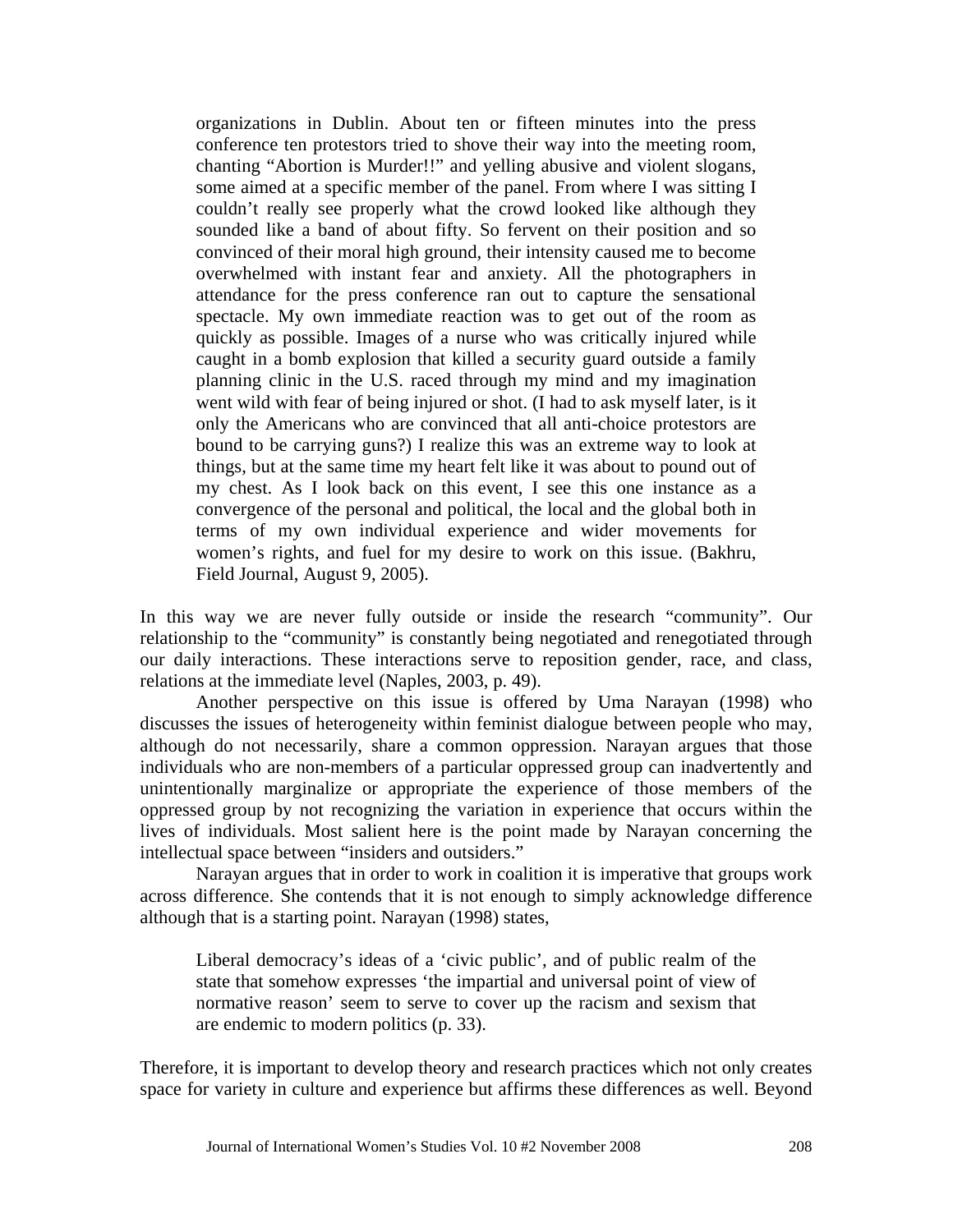that, Narayan argues that feminists must transcend a complacent stance of acceptance and continuously sift through the conflict and friction that can arise when working through and not just around difference.

The simultaneous constitution of identity and social location of insider/outsider has been in constant motion for me in relation to all the various geographical locations of this research. As half-Indian, half-Jewish American raised in the U.S., I do not feel that I fit into hegemonic norms which inform identity and ways of knowing the world. Yet in the context of doing transnational research For these reasons I take comfort in Narayan's notions of working through rather than around difference; a strategy which is critical in carrying out feminist research and in achieving an understanding of how knowledge is created and constituted.

### **Objectivity**

to the wind leaving room for only absolute relativism. While many feminist critiques of the research process have been made, as a feminist researcher I still struggle with coming to terms with the concept of "objective" knowledge. Within feminist critiques of science (and in the case of my own research, social science) there have been many debates surrounding the question of "objectivity" and whether such a thing can exist within feminist research and in what form it should take. This debate is due in part to a Eurocentric legacy of the Enlightenment out of which feminism has grown. This tradition of Enlightenment thinking has transcended throughout decades to produce what is now seen as a kind of masculinist, hierarchical, and patriarchal approach towards knowledge generation. It also typically serves to reinforce existing inequalities in society rather than change them. However, feminists often find themselves in a precarious situation, realizing that the characteristics which inform Enlightenment thinking, such as reason, linear progress, the existence of a knowable reality, free will and choice, and individuality can also be found as a basis for feminist analyses. Indeed, it is exactly these ideologies upon which feminist critiques of science and the research process are made. Furthermore, while many feminists acknowledge the difficulty and problematic nature of constructing a feminist way of doing "objective" research, as a community we are hesitant to completely throw the idea

Meghan Cope (2002) asks the same question I found myself asking at these crossroads: "Where do we go from here? Is science salvageable in any form? Or must we all just wallow in a sea of subjectivity and relativism with no universal truths upheld by the public?" (p. 48). Like other feminist scholars before her, Cope articulates that knowledge is constructed and produced by human actors which means there are multiple and even contradictory perspectives, interpretations, and uses of knowledge (p. 43). There is not just one, hegemonic way of knowing the world. To the contrary, many epistemologies are possible in the research process. Cope adds that researchers' perspectives influence their privileging of different types of knowledge which in turn affects how they formulate their research questions, which topics they choose, and the ways in which they communicate results.

The apparently dichotomous situation between producing objective as opposed to relative knowledge continuously proves to be problematic for feminists. Feminist researchers readily acknowledge the historically exclusionary nature "objective and rational" science has taken in vis-à-vis women of intersecting identities and other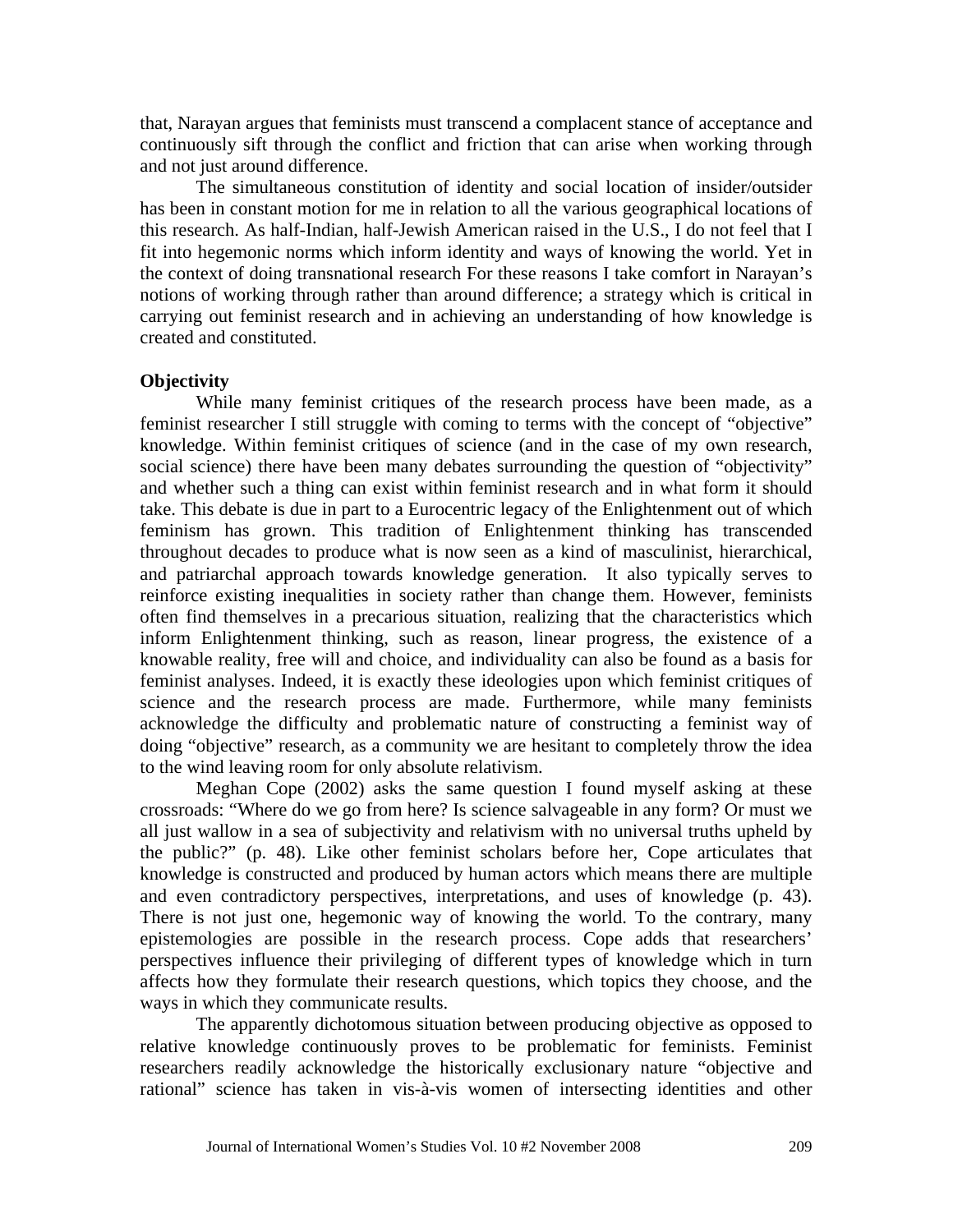marginalized groups. Many of the functions of an Enlightenment approach to science, such as the reliance on assumed dualisms or an inflexible scientific method, have been used to justify the subordination of such groups in an effort to maintain a patriarchal society and white male privilege. This includes the search for and assumption of objectivity in research and its consequent validation of knowledge.

How is it possible for feminist researchers to effectively use the tools of science and seek out "objectivity" within their research in order to create a climate for social change and gender equity when it is these very concepts that have been used to subordinate women? As Audre Lorde (2001) has often been quoted, "For the master's tools will never dismantle the master's house. They may allow temporarily to beat him at his own game, but they will never enable us to bring about genuine change" (p. 23). From this perspective it is impossible to seek out true "objectivity" and use it to create long lasting social justice and gender equity because such a concept is a construct of patriarchal knowledge.

I found myself continuously returning to Audre Lorde's warning and to Meghan Cope's question throughout the research process. In fact, many feminists in research have been active in the critique of a patriarchal sense of impartial knowledge bringing in the role of experience, theories of standpoint, and questioning the concept of universal knowledge. Yet, there is still a need to perpetuate some kind of sense of "objectivity" that can exist, and this will at some point exclude and marginalize those very voices feminist inquiry seeks out.

If the production of knowledge is an active process involving differently situated actors, we would expect that people's experiences, identities, and social locations will influence what they count as knowledge and how they participate in its production and legitimization (Cope, 2002, p. 45).

For these reasons, I argue that it is not possible for feminist researchers to produce objective knowledge and simultaneously resist relativism in the existing space of conceptual frameworks of feminist knowledge generation. In examining Donna Haraway's notion of *situated knowledge*, I contend that it is only by creating a new paradigm within feminist approaches to research and scientific inquiry that a reconciliation of objective knowledge and the feminist pursuit of social justice can occur without resignation to relativism.

As part of our modes of thinking, some feminist researchers seek out systematic methods of research that provide us with the means to claim an authority of a material reality and establish criteria for objectivity. It is through these rules and methods that feminists seek objectivity, an accurate and true understanding of the world. But in the process of searching for a material understanding of the world problems arise.

Feminist researchers have turned to various versions of scientific methods of social investigation in their efforts to establish general and authoritative knowledge of gendered social realities that everyone can believe. But the simplest of feminist questions raise in practice a series of problems about how to judge between different claims of what is 'really' the case" (Ramazanoglu and Holland, 2002, p. 44).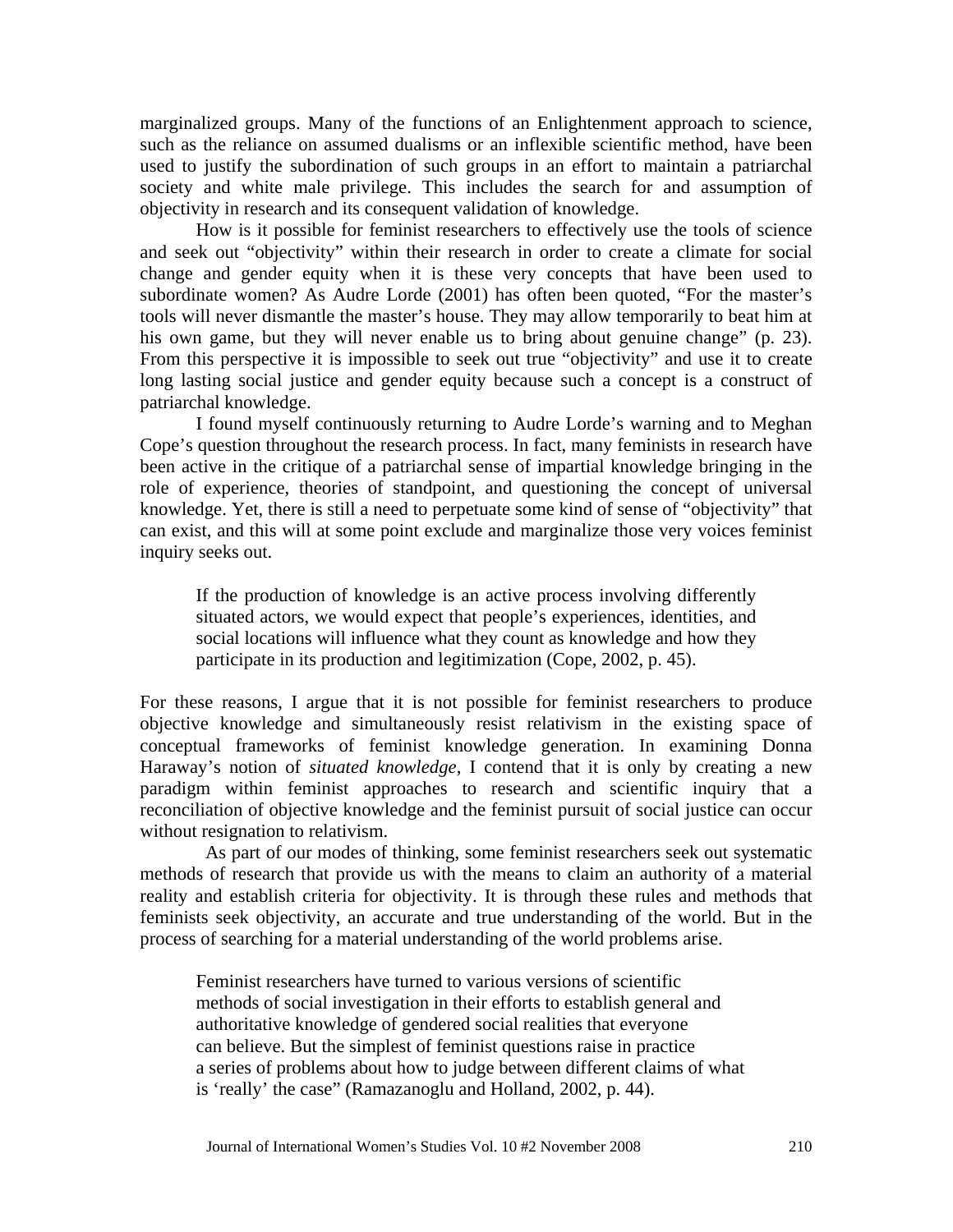These problems come out of how one determines what is true. Are attempts to be objective really so? And who determines such criteria?

Closely related to the discourse surrounding objectivity is a discussion and need for validity within feminist research. An examination of validity within a feminist context is crucial because it is at this juncture that issues of power are most apparent. When knowledge, experience, claims, or information is perceived as valid, they contain real and material power with real and material consequences. As Ramazanoglu and Holland (2002) state, "Feminists want to understand actual power relations and the nature of persistent inequalities so that people can work to transform these effectively" (p. 57). Acknowledging power relations within knowledge production means acknowledging that this process is political and manufactured. Therefore, knowledge cannot be separated from its process of production.

As a result of feminist examinations of power/knowledge relationships several theories of how to undergo objective feminist research have been proposed. Sandra Harding (1993), for example, offers a solution to this debate through what she calls "strong objectivity" (p. 51). By invoking strong objectivity Harding seeks to make feminist research more objective and more rigorous. Her critique of normative scientific practice is not so much that it is biased or non-objective but rather that it is not objective enough. Harding seeks to create a truer truth and a more objective objectivity. In other words, from the standpoint of those groups who are marginalized, dominant perspectives of truth are not objective (Ramazanoglu and Holland, 2002, p. 63) because those who control the means of knowledge production also control the means and context in which that knowledge is interpreted. In this sense Harding argues that "bad science" means recognizing and maintaining inequalities within science that limit marginalized groups' access to the station of producers of knowledge. Harding also argues that standpoint theory takes on the viewpoint that multiple perspectives are valid in as much as they are genuinely held by people coming from different standpoints and advocates that science is an expression of power and oppression (Moss, 2002, p. 47).

These points are well taken and have complicated the means by which we generate and constitute knowledge. However, what is left unanswered is the question of who it is that decides when something *is* objective enough and how this approach breaks down oppressive practices within methods of inquiry themselves. In other words what is the power relation between the knowledge that is produced, the process of production, and who determines the criteria of its validity?

Under these circumstances, it seems feminist researchers as well as feminist research is stuck in one of the dichotomies they have critiqued and tried to escape from. However, there have been attempts to break down exactly this kind of binary. Donna Haraway (1991) tackles the problematic debate surrounding notions of 'objectivity' and proposes a new framework within which feminist research can take place.

Haraway (1991) states,

So, I think my problem and 'our' problem is how to have simultaneously an account of radical historical contingency for all knowledge claims and knowing subjects…and a no-nonsense commitment to faithful accounts of a 'real world'… (p.187).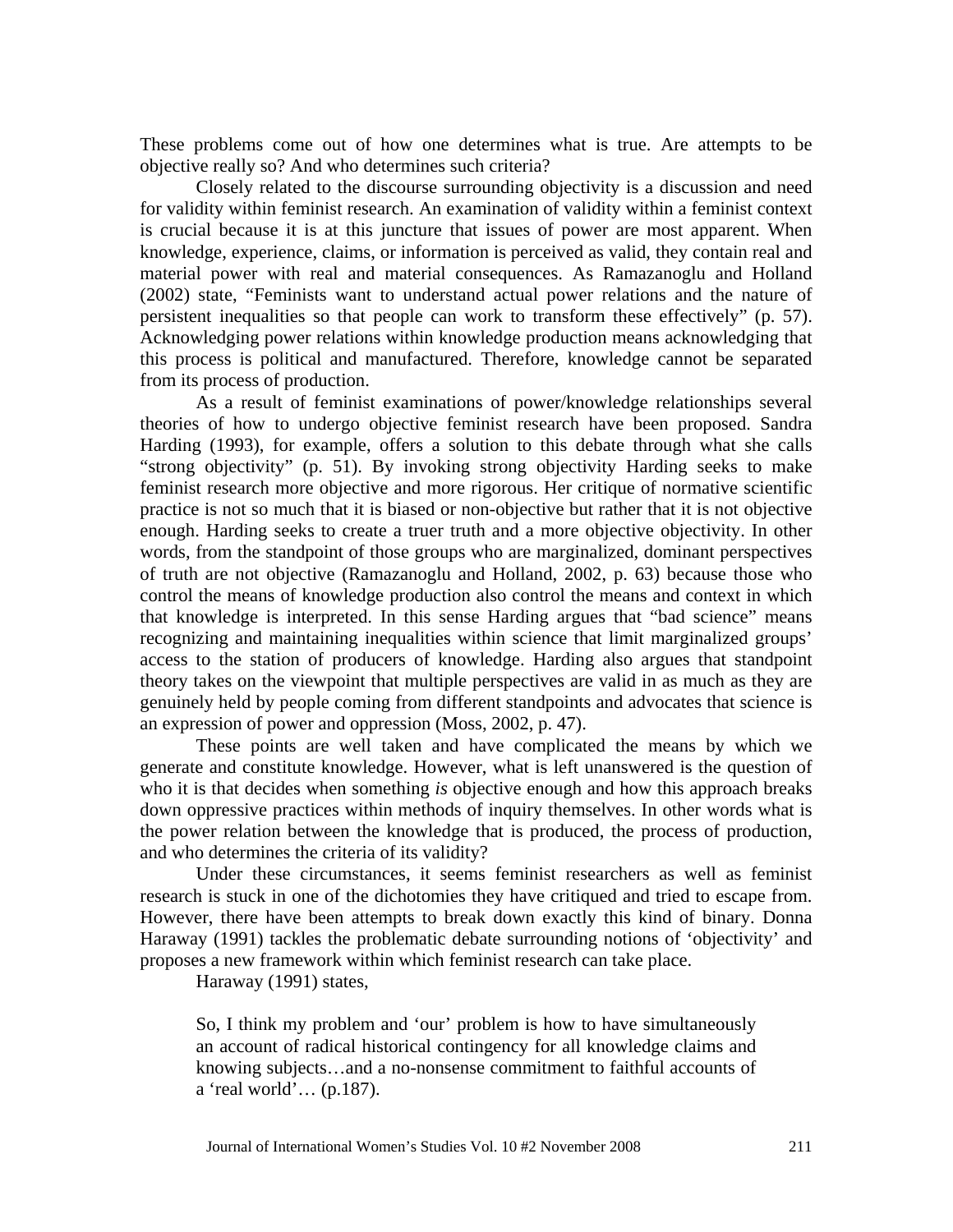space within knowledge generation that allows for complexity and contradiction. Haraway proposes *situated knowledges* and argues that there should not be a dichotomous relationship between objectivity and subjectivity. She argues for "a feminist doctrine of embodied objectivity that accommodates paradoxical and critical feminist science projects: feminist objectivity means quite simply *situated knowledges* (1991, p.188). This "embodied knowledge" addresses the need for a Furthermore, Haraway states that embodied knowledge rejects relativism and can become a catalyst for social change (1991, p.191-192). This approach to objectivity will not only allow for a multiplicity of knowledges but will also bring about transformative social change. Haraway argues that science brings together partial views and it is therefore not within a single view that one finds science (1991, p.196). What she is advocating for is not so much a reinterpretation of preexisting forms of thinking but rather the creation of a new space and approach to thinking within an existing framework.

An example of this can be seen within data analysis and interpretation. Data analysis from a feminist research perspective, incorporating the theories of Harding and Haraway, should be sensitive to how gender, race, class, sexuality, etc. influences the production of knowledge and the ways in which the researcher and participants have impacted the outcome and collection of data.

This is akin to Haraway's concept of a situated knowledge where the context of the researcher, the subjects, and the place (both social and physical) are taken into account in the analysis to understand how gender influences the production of knowledge: who produces 'legitimate' knowledge, how it is produced, whether and how that production is contested, and in what broader context knowledge is created and recreated (Moss, 2002, p. 51).

In this sense, the researcher must acknowledge her own gendered, racialized, sexualized, or globalized experience within the research process and how that influences the results of the project. The creation of new spaces and modes for thinking is what makes such an approach functional and holistic. Moss states,

#### **Conclusion**

Underlying my entire research process has been a deep experiential understanding of exactly that messiness and complicatedness Moss describes, the most pertinent example being my decision to omit the India portion of the dissertation or engage in transnational feminist research within an era of globalization. Throughout this dissertation I have been in a state of perpetual renegotiation of my own position within the research process. Dealing with the resulting challenges, set-backs, and forming different ways of engaging in feminist modes of inquiry have all been a crucial part of negotiating my own identity while trying to carry out international research within a context of globalization. Each of these elements has been significant and important to each other in the formulation of this research project. In this way I continue to seek to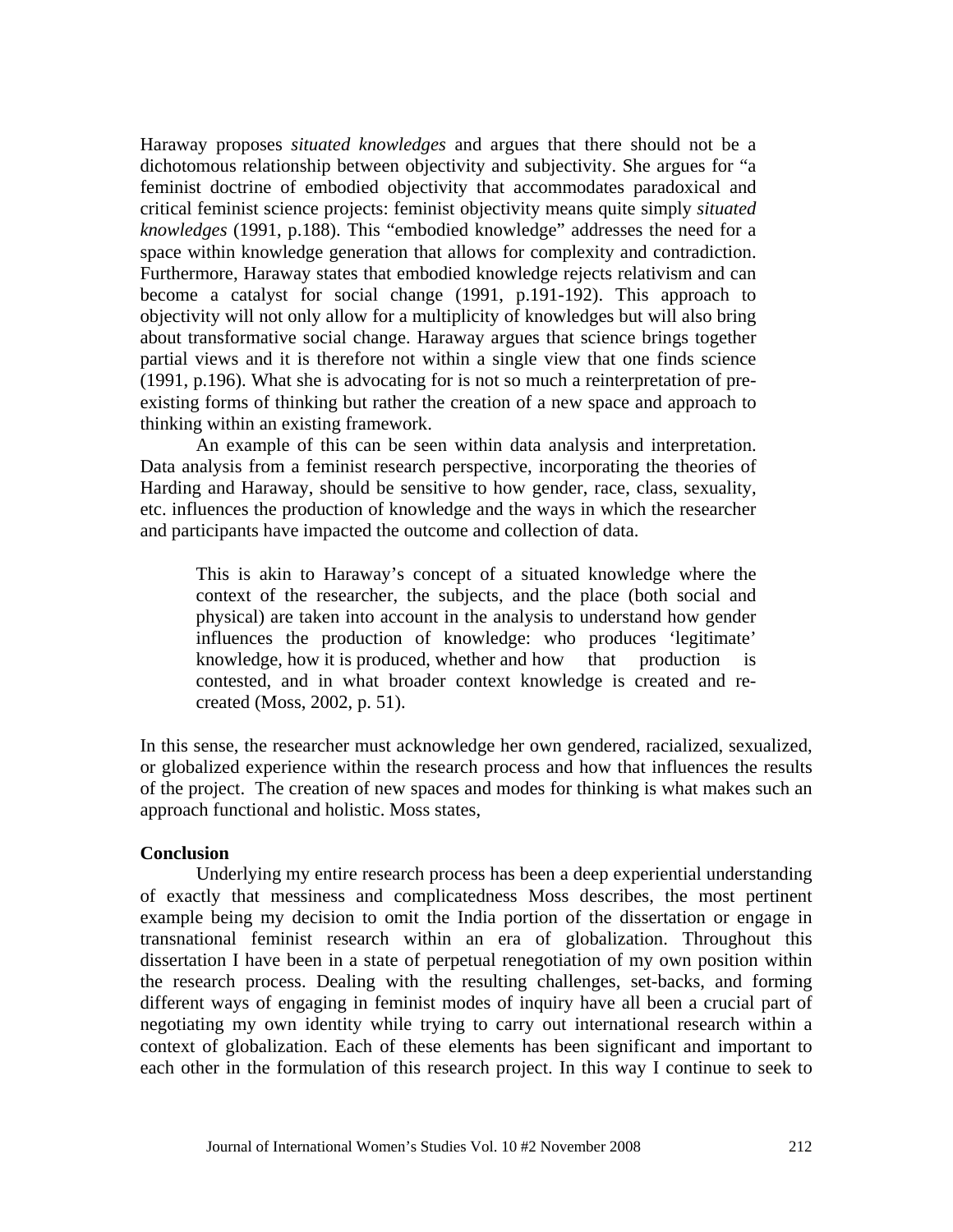make the production and politics of the ways in which I present data and the "realities" concerning women's reproductive lives transparent.

One hope I have for my research project is that it will contribute in some way to informing women's reproductive health NGOs' means of coalitionbuilding and advocating transnationally. "Cross-cultural research is a necessary design if generalizations are to be produced that are not ethnocentric" (Reinharz, 1992, p.166). Within this framework, feminist participation in the reproductive health rights movement will necessarily facilitate some heterogeneity of common interests or experience. As a result, such groups organizing based on common identity will ultimately be faced with issues of difference whether it is in their own local location or when working across borders. It is at that time when coalitions must work to forge paths of understanding. Narayan (1998) identifies two main reasons why coalitions breakdown: "1) people do not learn to trust one another across divisive social differences, and 2) people do not learn how to sustain working relationships in contexts of sometimes powerful distrust and disagreement" (p. 33). In situations such as these, unless issues of marginalization and "othering" are addressed, progressive movement will not be able to occur.

To complicate the argument further, as feminists we must also take into consideration critiques of the infallible appearance of western feminist foundations. Marina Lazreg (1988) has criticized western feminism(-ists) for operating on the grounds that "their societies are perfectible" (p. 326). This assumption pervades feminist discourse in that it assumes a western normative model. Lazreg (1988) states,

'Eastern feminists' writing for a western audience about women in their home countries have done so with the generally unstated assumption that U.S. feminist knowledge can be expanded or accommodated but seldom questioned (p. 327).

In the setting of transnational feminist networking this can prove to be highly problematic. Presumptions of a western feminist paradigm and consequently the depletion of marginalized voices and the taking on of a reductionist approach to difference are directly related to the break in coalition and proactive movement discussed by Narayan.

In my own research processes of self-reflection and investigation into notions of insider/outsider, I have had to interrogate my epistemic privilege and social location and ask myself to what extent does a wider feminist discourse address difference and marginalization? And, in our practice of addressing these issues, are we inadvertently essentializing that difference? It is vital that feminists ask these questions if we are to build coalitions and work together towards creating and strengthening global feminist politics in a move towards conducting truly transnational research. Placing these concepts within the framework of transnational coalition building and politics in a time of globalization and international development could provide further insights into the ways in which marginalization in feminist activist and scholarly arenas is addressed.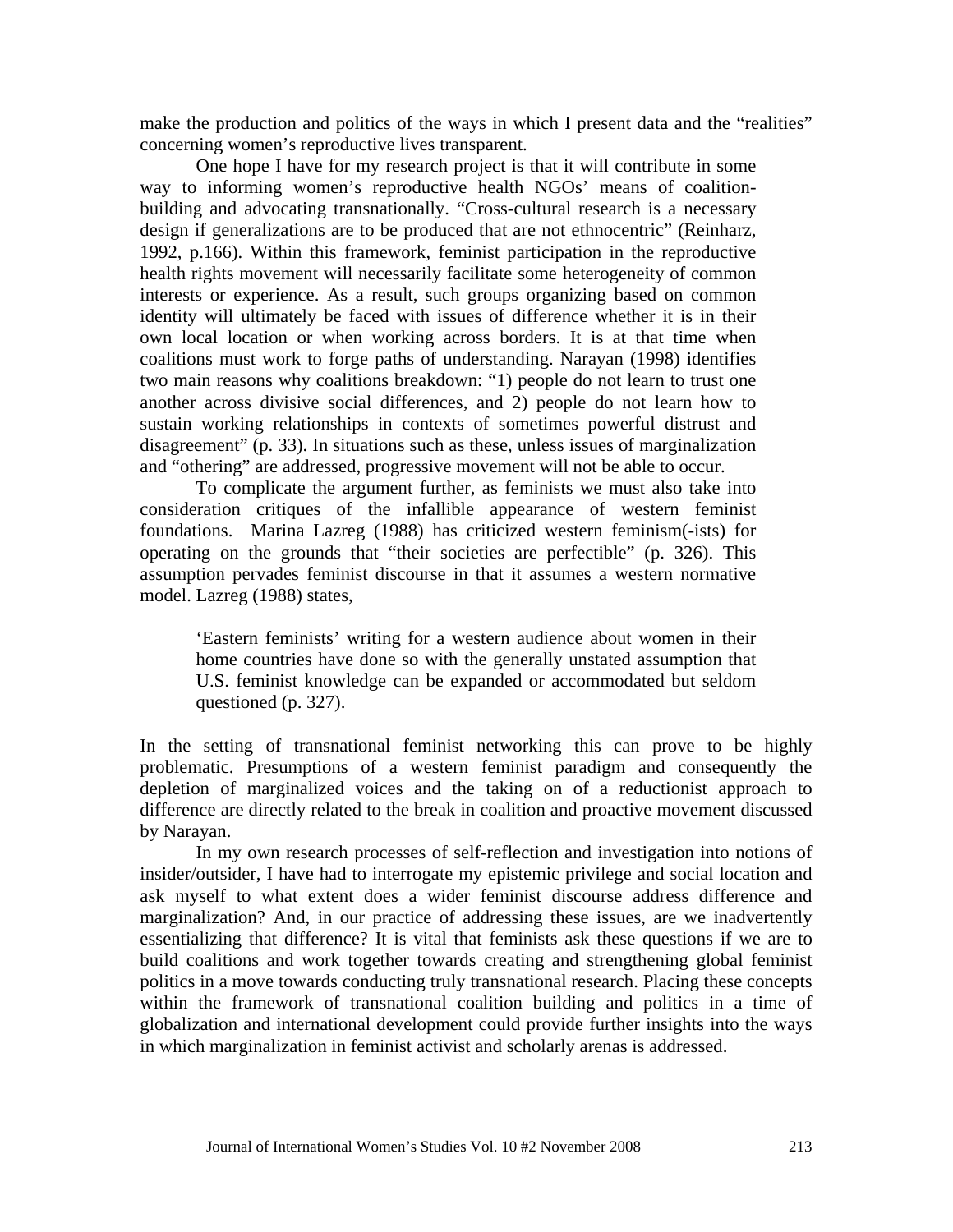#### **References**

- Adams, B. (2002). The Gendered Time Politics of Globalization: Of Shadowlands and Elusive Justice. *Feminist Review*, 70, pp. 3-29.
- Al-Hindi, K. & Kawabata, H. (2002). Toward a More Fully Reflexive Feminist Geography. In P. Moss (Ed.)., *Feminist Geography in Practice: Research and Methods* (pp. 103-116). Boston: Blackwell Publishers.
- Alexander, M. J., & Mohanty, C. T. (Eds.). (1997). *Feminist Genealogies, Colonial Legacies, Democratic Futures.* New York: Routledge.
- Bakhru, T. (2004-2006). [Field Journal: Dates May 15, 2004-May 1, 2006]. Unpublished Raw Data.
- Baylis, J. & Smith, S. (Eds.). (1997). *The Globalization of World Politics.* Oxford: Oxford University Press.
- Beneria, L. (2003). *Gender, Development, and Globalization: Economics as if All People Mattered.* New York: Routledge.
- Ethnography. In Hese-Biber, S. (Ed.). *Handbook of Feminist Research.* London: Bhavnani, K. (2007) Interconnections and Configurations: Toward a Global Feminist Sage.
- Brah, A. (2002). Global Mobilities, Local Predicaments: Globalization and the Critical Imagination. *Feminist Review*, 70, pp. 30-45.
- Burawoy, M., Burton, A., Ferguson, A., & Fox, K. (Eds.). (1991). *Ethnography Unbound: Power and Resistance in the Modern Metropolis*. Los Angeles: University of California Press.
- Burawoy, M., Blum, J., George, S., & Gille, Z. (Eds.). (2000). *Global Ethnography: Forces, Connections, in a Postmodern World.* Los Angeles: University of California Press.
- Byrne, A. & Lentin, R. (Eds.). (2000). *(Re)Searching Women: Feminist Research Methodologies in the Social Sciences in Ireland.* Dublin: Dublin Institute of Public Administration.
- Cope, M. (2002). Feminist Epistemology in Geography. In Moss, P. (Ed.). *Feminist Geography in Practice: Research and Methods.* Belfast: Blackwell Publishers.
- Temple University Press. DeVault, M. (1999). *Liberating Method: Feminism and Social Research*. Philidephia:
- El-Bushra, J. (2000). Rethinking Gender and Development Practice for the 21st Century. In Sweetman, C. (Ed.). *Gender in the 21st Century*. Oxford: Oxfam.
- Fonnow, M. & Cook, J. (1991). A Look at the Second Wave of Feminist Epistemology and Methodology. In Fonnow, M. & Cook, J. (Eds.). *Beyond Methodology: Feminist Scholarship as Lived Research.* Bloomington: Indiana University Press.
- Gatenby, B. & Humphries, M. (2000). Feminist Participatory Action Research: Methodological and Ethical Issues. *Women's Studies International Forum*. Vol. 23, No. 1, 89-105.
- Hammersley, M. (2004). Some Reflections on Ethnography and Validity. In Seale, C. (Ed.). *Social Research Methods: A Reader.* London: Routledge.
- Harding, S. (1993). Is There a Feminist Method? In Harding, S. (Ed.). *Feminism and Methodology.* Bloomington: Indiana University Press.
- Haraway, D. (1991). Situated Knowledges: The Science Question In Feminism and the Privilege of Partial Perspective. *Feminist Studies*. 14, 3, pp. 575-599.

Journal of International Women's Studies Vol. 10 #2 November 2008 214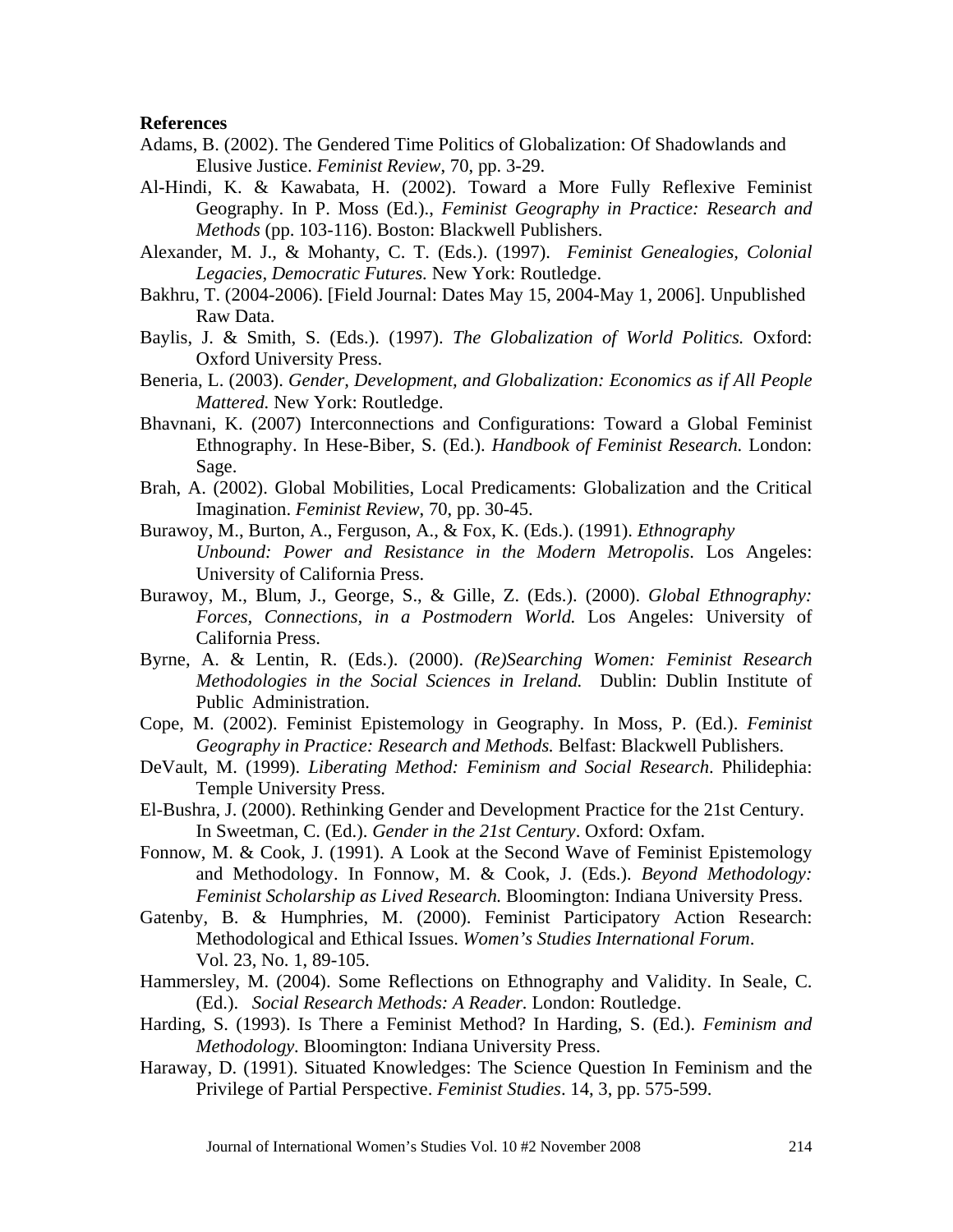- Hill Collins, P. (2000). *Black Feminist Thought: Knowledge, Consciousness, and the Politics of Empowerment.* New York: Routledge.
- ------------(1998) *Fighting Words*. London: University of Minnesota Press
- Holliday, A. (2002). *Doing and Writing Qualitative* Research. London: Sage Publications.
- Hyman, H. (2004). Interviewing in Social Research. In Seale, C. (Ed.). *Social Research Methods: A Reader.* London: Routledge.
- Kim, H.S. (2007) The Politics of Border Crossings: Black, Postcolonial, and Transnational Feminist Perspectives. In Hese-Biber, S. (Ed.). *Handbook of Feminist Research.* London: Sage.
- Lazreg, M. (1988). Feminism and Difference: The Perils of Writing as a Woman on Women in Algeria. *Feminist Studies.* 4, 1.
- Lorde, A. (2001). The Master's Tools. In Richardson, Taylor, & Whittier (Eds.). *Feminist Frontiers V.* New York: McGraw-Hill.
- Lynch, K. (2000). The Role of Emancipatory Research in the Academy. In Byrne, A. & Lentin, R. (Eds.). *(Re)Searching Women: Feminist Research Methodologies in the Social Sciences in Ireland.* Dublin: Dublin Institute of Public Administration.
- Marcus, George. 1995. Ethnography In/Of the World System: The Emergence of Multi Sited Ethnography. *Annual Review of Anthropology*. 24 pp.95-117.
- Marshall, J. (2002). Borderlands and Feminist Ethnography. In Moss, P. (Ed.). *Feminist Geography in Practice: Research and Methods*. Belfast: Blackwell Publishers.
- Mason, J. (2001). *Qualitative Researching*. London: Sage Publications.
- Mendoza, B. (2002). Transnational Feminisms in Question*. Feminist Theory.* 3, 3, pp. 295-314.
- Mies, M. (2007) A Global Feminist Perspective on Research. In Hese-Biber, S. (Ed.). H*andbook of Feminist Research.* London: Sage.
- Mohanty, C. T. (1991). Under Western Eyes: Feminist Scholarship and Colonial Discourses. In Mohanty, C. T., Russo, A., & Torres L. (Eds.). *Third World Women and the Politics of Feminism.* Bloomington: Indiana University Press.
- Mohanty, C. T., Russon, A., & Torres, L. (Eds.) (1991). *Third World Women and the Politics of Feminism.* Bloomington: Indiana University Press.
- Mohanty, C. T. (2003). *Feminist Without Borders: Decolonizing Theory, Practicing Solidarity.* Durham: Duke University Press.
- Moss, P. (2002). *Feminist Geography in Practice: Research and Methods.* Belfast: Blackwell Publishers.
- Naples, N. (2002). Changing the Terms: Community Activism, Globalization, and the Dilemmas of Transnational Feminist Praxis. In Naples, N. & Desai, M. (Eds.). *Women's Activism and Globalization: Linking Local Struggles and Transnational Politics* (pp. 3-14). London: Routledge.
- Naples, N. (2003). *Feminism and Method: Ethnography, Discourse Analysis, and Activist Research.* New York: Routledge.
- Naples, N. & Desai M., (Eds.). (2002). *Women's Activism and Globalization: Linking Local Struggles and Transnational Politics*. London: Routledge.
- Narayan, U. (1998). Working Together Across Difference: Some Considerations on Emotions and Political Practice. *Hypatia.* 3, 2, pp. 31-47.

Journal of International Women's Studies Vol. 10 #2 November 2008 215